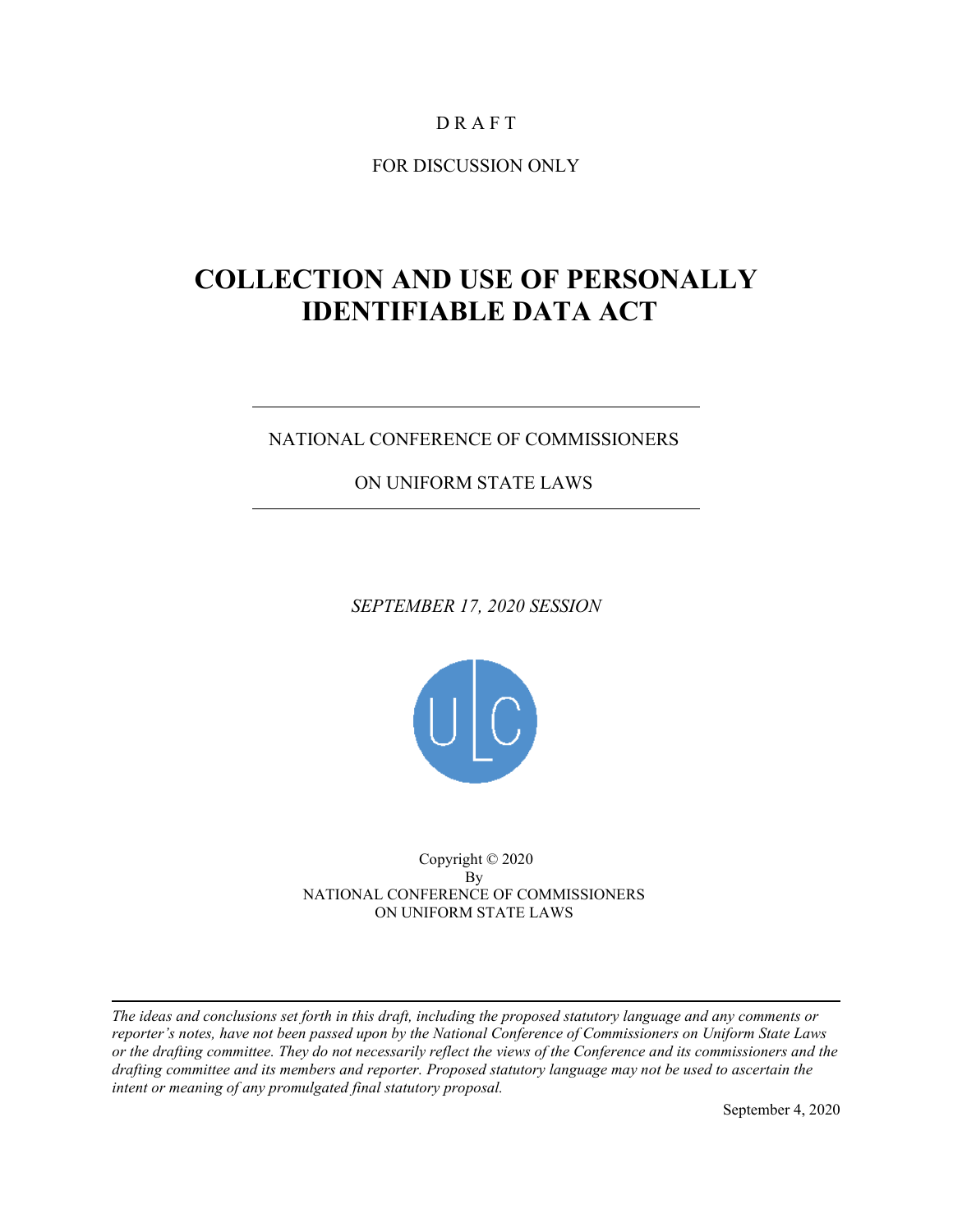The committee appointed by and representing the National Conference of Commissioners on Uniform State Laws in preparing this act consists of the following individuals:

HARVEY S. PERLMAN Nebraska, *Chair* JAMES BOPP JR. Indiana STEPHEN Y. CHOW Massachusetts PARRELL D. GROSSMAN North Dakota JAMES C. McKAY JR. District of Columbia LARRY METZ Florida JAMES E. O'CONNOR Nebraska ROBERT J. TENNESSEN Minnesota KERRY TIPPER Colorado ANTHONY C. WISNIEWSKI Maryland CANDACE M. ZIERDT Florida DAVID V. ZVENYACH Wisconsin CARL H. LISMAN Vermont, *President* WILLIAM H. HENNING Alabama, *Division Chair* 

### **OTHER PARTICIPANTS**

MICHAEL AISENBERG Virginia, *American Bar Association Advisor* DANIEL R. MCGLYNN New Mexico, *American Bar Association Section Advisor* TIM SCHNABEL Illinois, *Executive Director* 

JANE BAMBAUER **Arizona**, *Reporter* 

STEVEN L. WILLBORN Nebraska, *Style Liaison*

Copies of this act may be obtained from:

NATIONAL CONFERENCE OF COMMISSIONERS ON UNIFORM STATE LAWS 111 N. Wabash Ave., Suite 1010 Chicago, Illinois 60602 312/450-6600 [www.uniformlaws.org](http://www.uniformlaws.org/)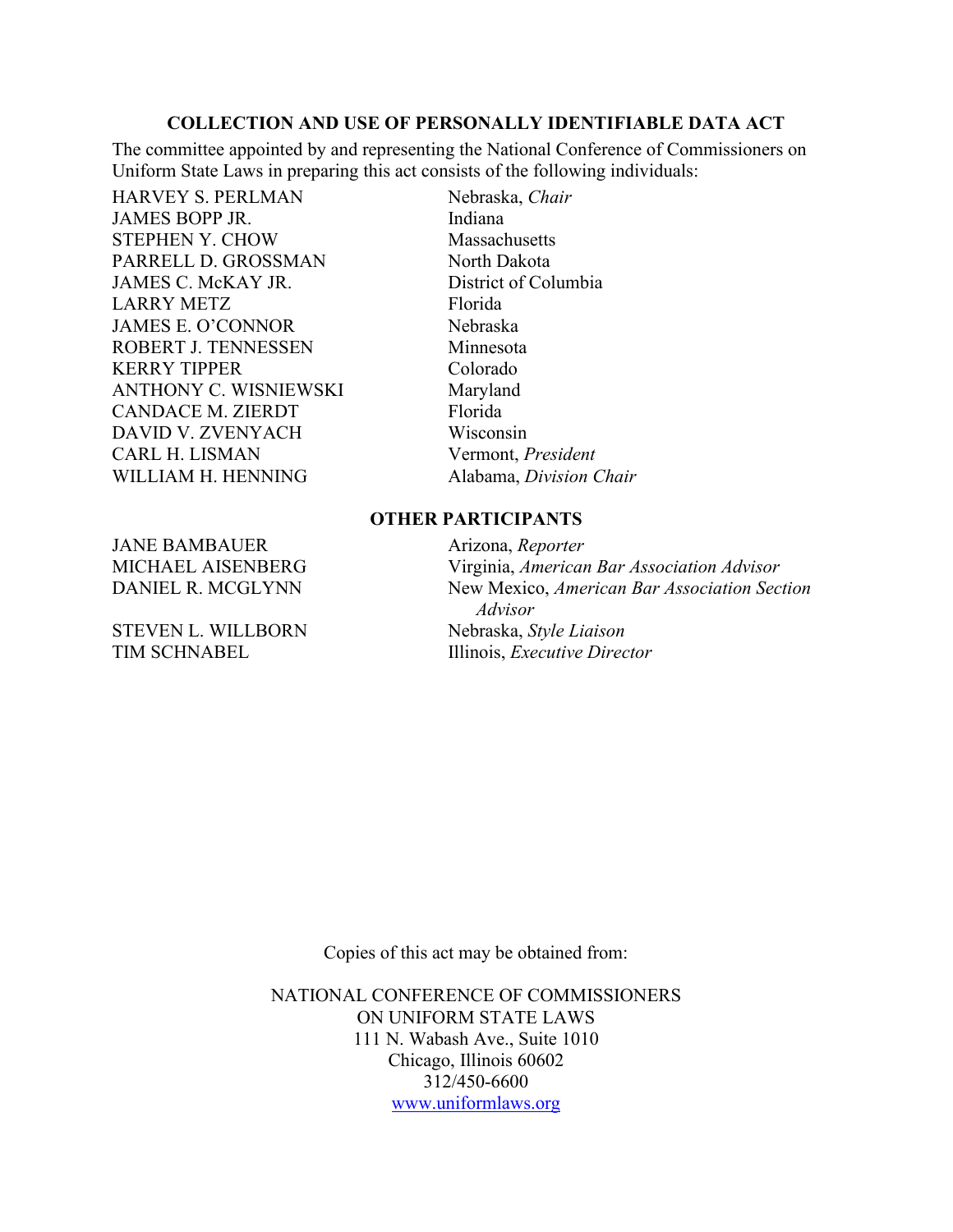## **TABLE OF CONTENTS**

| SECTION 5. INDIVIDUAL RIGHT OF INDIVIDUAL TO COPY OF PERSONAL DATA 9 |  |
|----------------------------------------------------------------------|--|
| SECTION 6. RIGHTS OF INDIVIDUAL RELATED TO TARGETED ADVERTISING      |  |
|                                                                      |  |
|                                                                      |  |
|                                                                      |  |
| SECTION 9. DUTY OF LOYALTY OF DATA CONTROLLER AND DATA               |  |
|                                                                      |  |
| SECTION 10. DUTY OF DATA SECURITY OF DATA CONTROLLER AND DATA        |  |
|                                                                      |  |
| SECTION 11. DUTY OF DATA MINIMIZATION OF DATA CONTROLLER AND         |  |
|                                                                      |  |
| SECTION 12. DUTY OF TRANSPARENCY OF DATA CONTROLLER 14               |  |
| SECTION 13. DUTY OF PURPOSE LIMITATION OF DATA CONTROLLER 15         |  |
|                                                                      |  |
|                                                                      |  |
|                                                                      |  |
|                                                                      |  |
|                                                                      |  |
|                                                                      |  |
|                                                                      |  |
| SECTION 21. PRIVATE CAUSE OF ACTION: WILFUL AND REPEATED             |  |
|                                                                      |  |
| SECTION 22. UNIFORMITY OF APPLICATION AND CONSTRUCTION 24            |  |
| SECTION 23. RELATION TO ELECTRONIC SIGNATURES IN GLOBAL AND          |  |
|                                                                      |  |
|                                                                      |  |
|                                                                      |  |
|                                                                      |  |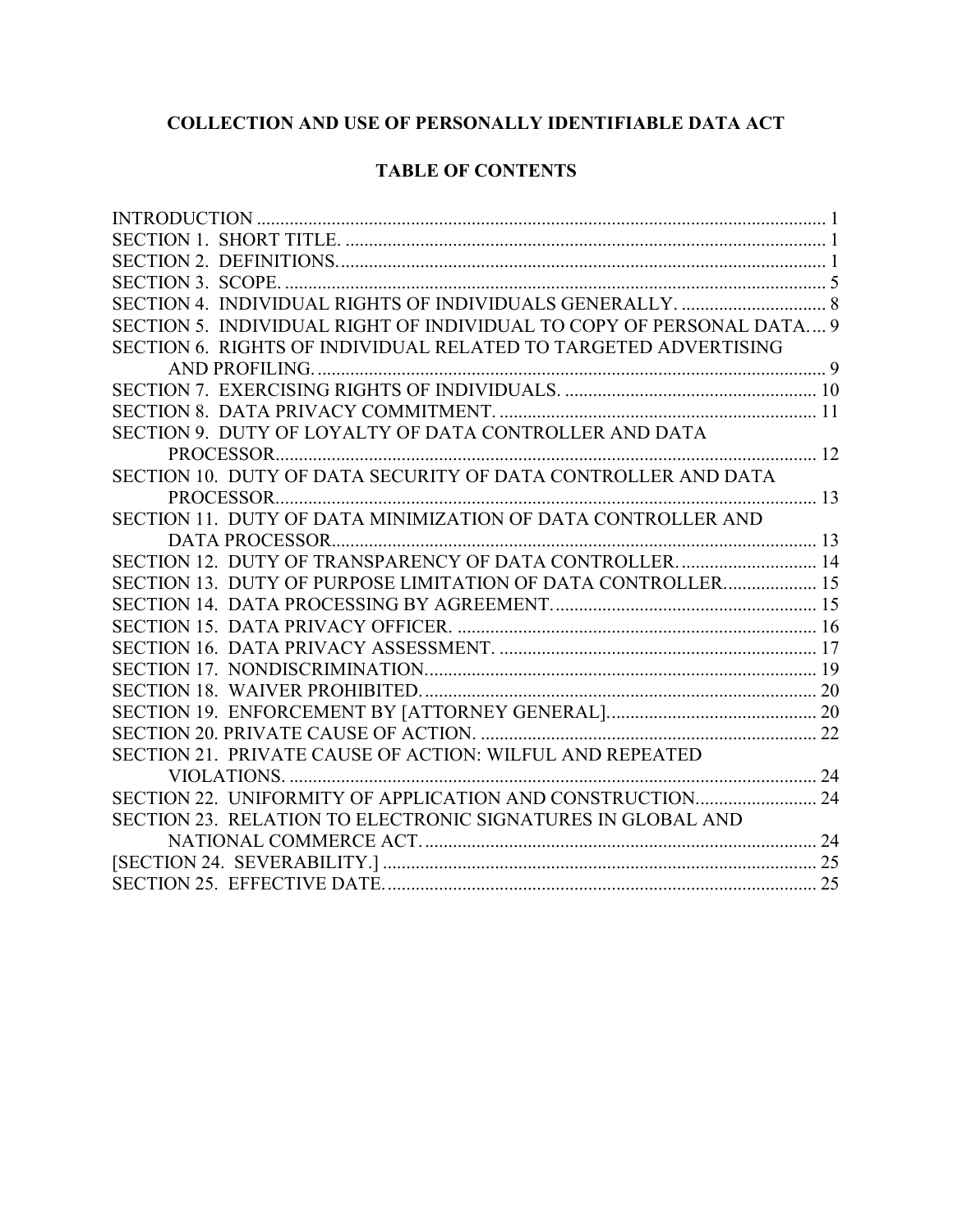#### <span id="page-3-0"></span>**INTRODUCTION**

 The Collection and Use of Personally Identifiable Data Act (CUPID) regulates enterprises that collect and use personal data from their consumers. The increasing capacity of information technology along with the growing sophistication of data analytics permits personal data to be used for a wide variety of purposes. Most fundamentally, personal data is critical to many business transactions. Financial transactions, for example, require the collection of background credit information. Loyalty programs require the collection and retention of purchasing histories. Online purchases of goods and services require personal data to authenticate the purchaser and permit delivery. Social media outlets enable us to share our news and photos with friends and associates. And, increasingly, the connection of devices to the internet, from our cell phones and virtual assistants to our automobiles and kitchen appliances, provides the opportunity for the collection of significant amounts of information about our everyday activities.

 Beyond the mere collection of our personal information, various data points can be analyzed together using sophisticated algorithms to produce a profile of our activities and to predict our preferences, our health, our attitudes and our lifestyles. For example, it is reported that on-line sellers, using profile data, can set an individualized price for each buyer close to the maximum they would pay for the product. The personal data collected for a particular transaction, when accumulated from all transactions, becomes a valuable business asset that can be sold for use for other purposes. Some business models provide goods or services for free or for less cost by relying on the sale of personal data as a primary revenue stream. 

 The objective of the drafting committee is to produce a uniform act to regulate the collection, retention, and use of personal data in order to recognize people's interests in the personal data collected and used by companies. In the European Union, the General Data Protection Regulation came into effect in 2018 and provides significant rights for data subjects, including the right to know what data about them was being collected and the purpose for the 30 collection, the right to approve or disapprove of the use of their data, the right to correct inaccurate data, and the right to have the data deleted when no longer necessary for the purpose for which it was originally provided. The GDPR sparked interest in such legislation in the United States, both to benefit consumers and to establish more uniform global rules for handling personal data. California has adopted a comprehensive regulatory regime known as the California Consumer Privacy Act (CCPA) which came into effect in January 2020. An initiative measure is on the California ballot in November that would expand the regulatory structure over use of personal data. Other states have considered similar proposals. No comprehensive statute has been adopted although some specific privacy related measures have been enacted. For example, Illinois has a statute regulating biometric data and Vermont has a statute requiring registration of data brokers. While several proposals have been introduced in Congress, it does not appear that they will be adopted anytime soon. 

 There are several major sector specific federal data privacy regimes in place, including the Graham-Leach-Bliley Act (financial data), HIPPA (medical data), the Fair Credit Reporting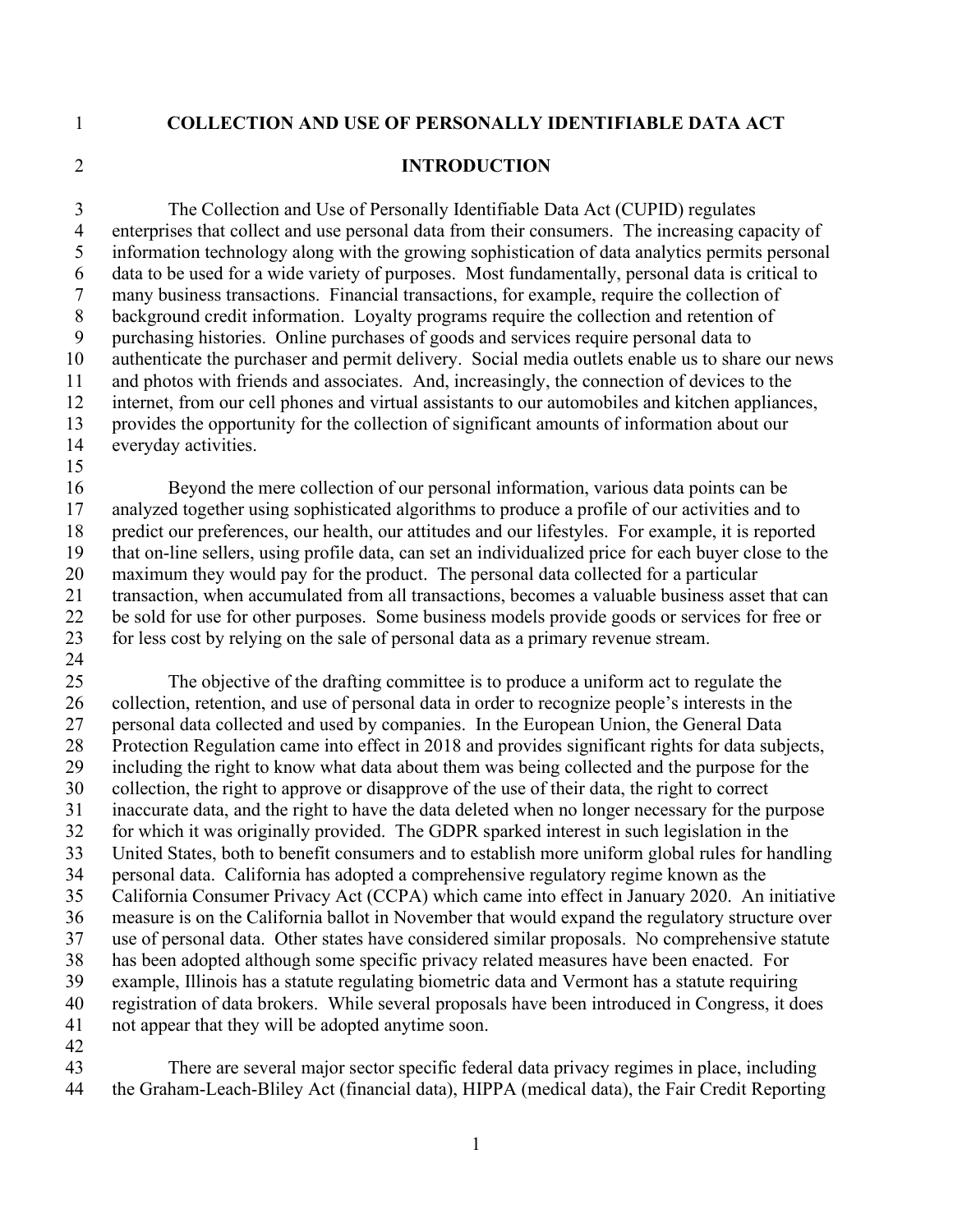Act, the Federal Family Educational Rights and Privacy Act (student data) and several others. Similarly, in some states there are more limited privacy regimes applicable to specific industries or activities.  $\frac{4}{5}$ 

## **The Committee Process**

 The project has attracted over 200 observers from a wide variety of technology and other industries interested in data collection as well as from consumer groups. The Committee was able to have one pre-COVID-19 in-person meeting in February which was attended by over 50 observers. Since then we have had several Zoom sessions with active observer participation. We have received numerous thoughtful and detailed position papers from them.

 An initial framework draft was refined based on the February discussion and was 14 considered at two meetings conducted remotely. On April  $14<sup>th</sup>$ , the committee held a 90 minute video meeting, with the primary goal of soliciting observer comments on the revised draft. A 16 day long video meeting was then scheduled for April  $24<sup>th</sup>$  with the primary objective to obtain 17 committee adoption of a first reading draft for submission to the Conference. Between April 14<sup>th</sup> 18 and April  $23<sup>rd</sup>$  we received numerous detailed comments, suggestions, and concerns from a variety of stakeholders. Fortunately, most of these came as specific suggestions for revision of the text of the Act but some urged us to reconsider our basic approach.

 In April two members of the drafting committee and a small number of observers presented an alternative draft to the Committee. This alternative draft departed in significant ways from the committee draft. This draft was much less prescriptive, narrowed the scope of the regulatory footprint both in terms of who was regulated and what data was protected, recognized compliance with other similar privacy regimes as sufficient, and incorporated a voluntary consensus process to develop other permissible compliance regimes. It presented a very different framework and philosophy for addressing personal data privacy. **The alternative draft is found on the ULC website under the "2020 August 6 Web Conference" tab.** 

 The Committee held two meetings in August 2020 to consider which of the competing drafts it was willing to pursue. The first meeting was with observers. While some were attracted to the alternative, others were opposed and preferred the committee draft. A second meeting, with only the committee present, convened a week later. Most thought there were attractive elements of both drafts and that some middle ground seemed appropriate. Obviously, we have not had the opportunity to develop these thoughts.

 The first reading draft was presented to Commissioners at an informal session on August 19, 2020, and we received helpful comments. Some style suggestions from that meeting are incorporated in the current draft, but there was not time for the committee to consider substantive suggestions. A note in the comment to each section herein preserves those suggestions for further deliberation. Accordingly, the committee draft is what is before you for this first reading.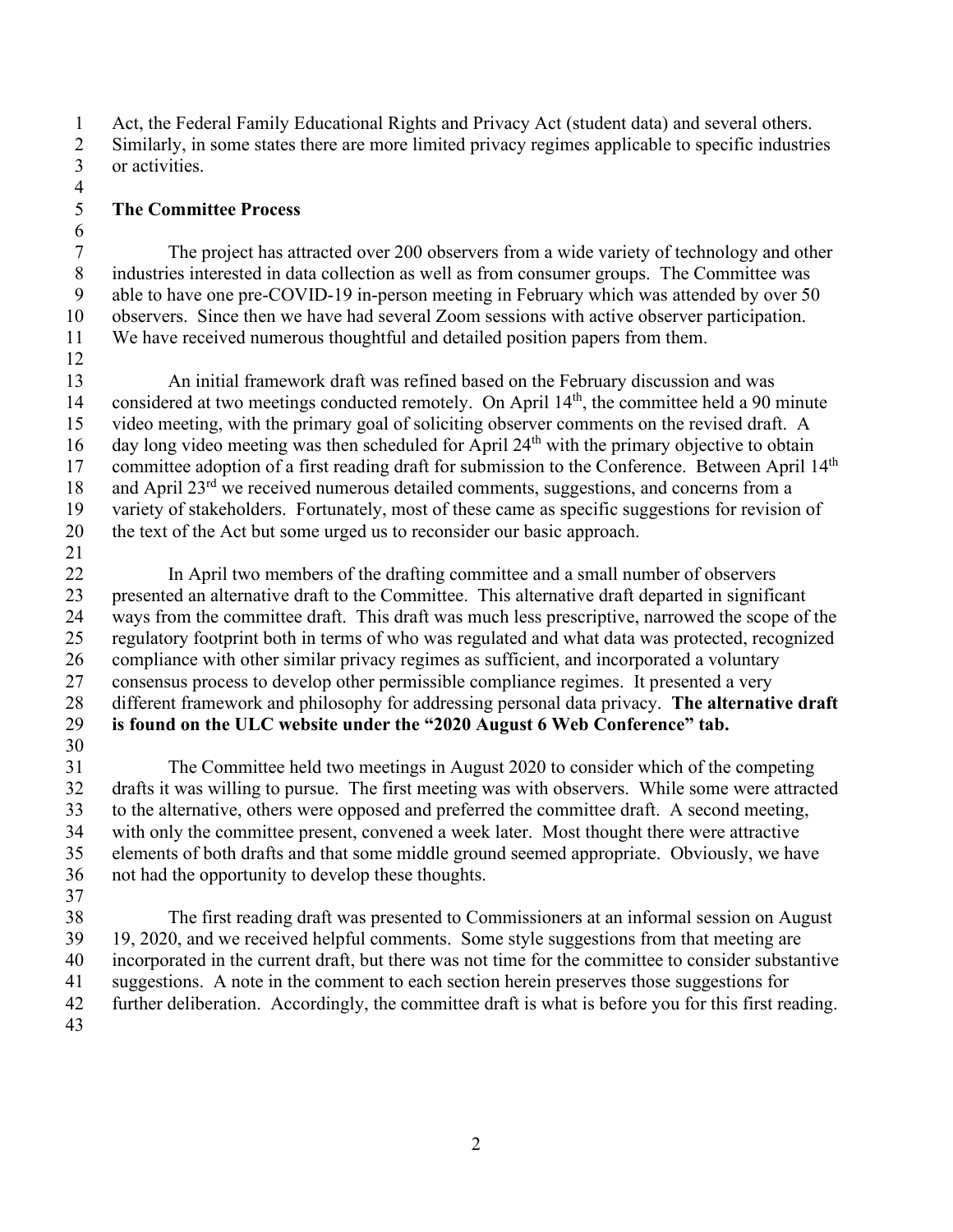## **The Current Draft**

 The current "first reading" draft is still very much a work in progress. The Drafting Committee has voted to submit this to the Conference for your comments, but no committee vote has been taken to approve any section or the work as a whole. This draft, like most first reading drafts, is designed to solicit comments from other Commissioners and, importantly, keep this project on schedule for a final reading in the summer of 2021.

 During the coming year, the Committee will consider the alternative draft. It raises very significant contrasts of framework and approach to personal data privacy. There is considerable churn within the academic and external constituencies as to which approach is both efficient but still effectively protects legitimate privacy interests. Most current U.S. privacy law presumes that personal data may be freely collected and processed in the absence of any specific law forbidding it, and most such laws are limited to particular narrow industries or types of information (health, financial services, students, etc.). Commercial privacy generally has been governed by a "notice and choice" model under which the further use of a consumer's personal data is often disclosed in terms of service or privacy policies which the consumer seldom reads.

 Processing of data can include subsequent disclosures to or uses by third parties for unrelated purposes. In theory, the consumer may "opt out" of these practices by choosing not to use a product or service, thus exercising a weak form of consent when they use services that 22 collect data. This model has come under increasingly strong criticism for failing to offer sufficient protection. European law, seen most recently in the GDPR, begins with the opposite presumption, that individuals have inherent rights in their personal data, and it may be collected and processed only when specifically allowed by law. One of those legally authorized methods is obtaining "opt-in" affirmative consent from a consumer, but this is largely limited to uses connected with the particular purposes for which the personal data was collected in the first place. There have been criticisms of the European model for its inflexibility that does not adequately reflect the realities of the marketplace. In some cases its terms, if applied in the United States, may be inconsistent with the First Amendment. Recent proposals in state legislatures and Congress have tried to chart a middle course between these extremes of contractual consent or personal rights. The Committee will continue to deliberate about the optimal balance.

 Even though they begin with opposite presumptions, most existing models end up relying heavily on a form of individual consent. That traditional reliance on consent, particularly but not exclusively in the online world, generally provides little protection for data subjects and little guidance for business enterprises in processing personal data. A third approach might be to focus rather on general standards that should be met when data collectors utilize personal data. Given the diversity of enterprises that collect and process personal data, a standards-based approach might announce some floor of regulatory expectations but require particular industries to adopt codes of conduct or voluntary consensus standards and then to hold them accountable for compliance with those standards. These requirements would apply independently from individual consumers' consent.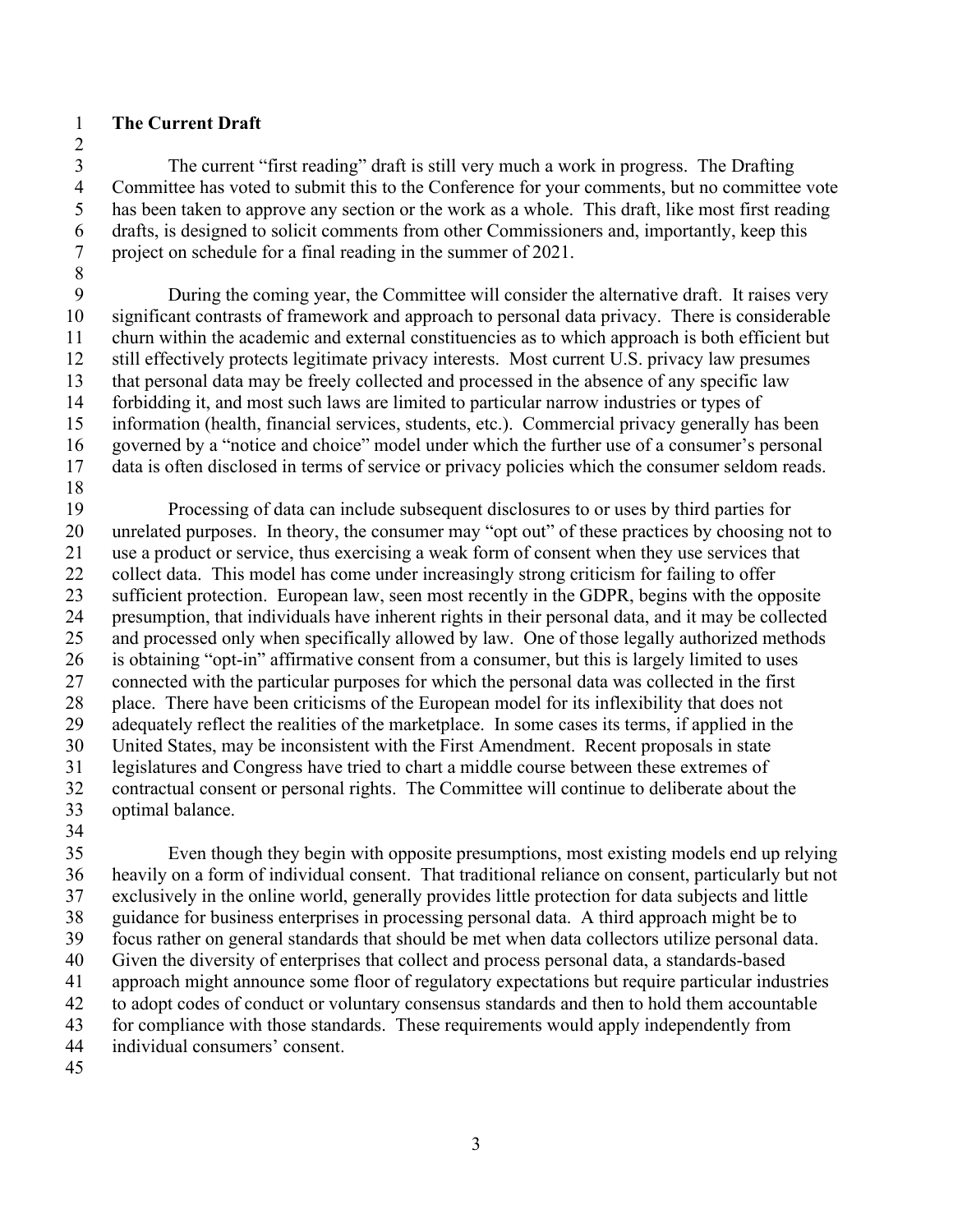- The current committee draft moves toward less focus on notice and consent as the basis for privacy protection. The alternative draft provides an even more dramatic departure, emphasizing that uses of data consistent with the expectations of consumers when making the 4 disclosure are impliedly consensual without specific notice where as other, non-compatible uses,<br>5 must be fully disclosed. must be fully disclosed.
- It is likely that any act addressing these issues will blend these perspectives. The committee welcomes your views on this fundamental question. It will be central to the Committee's deliberations in the year ahead.
- Significant issues that remain for Committee consideration are noted in the comments to the appropriate sections of the act. We welcome Commissioner comments on these or any other elements.
- One final note. In recent weeks we have had a transition in our Reporter. Bill McGeveran provided significant guidance to the Committee during the first year but his obligations as Associate Dean of the Minnesota Law School during the adjustment to the pandemic made it impossible for him to continue. Jane Bambauer of the University of Arizona Law School has agreed to join us as a Reporter and we look forward to having her talent and expertise applied to this project.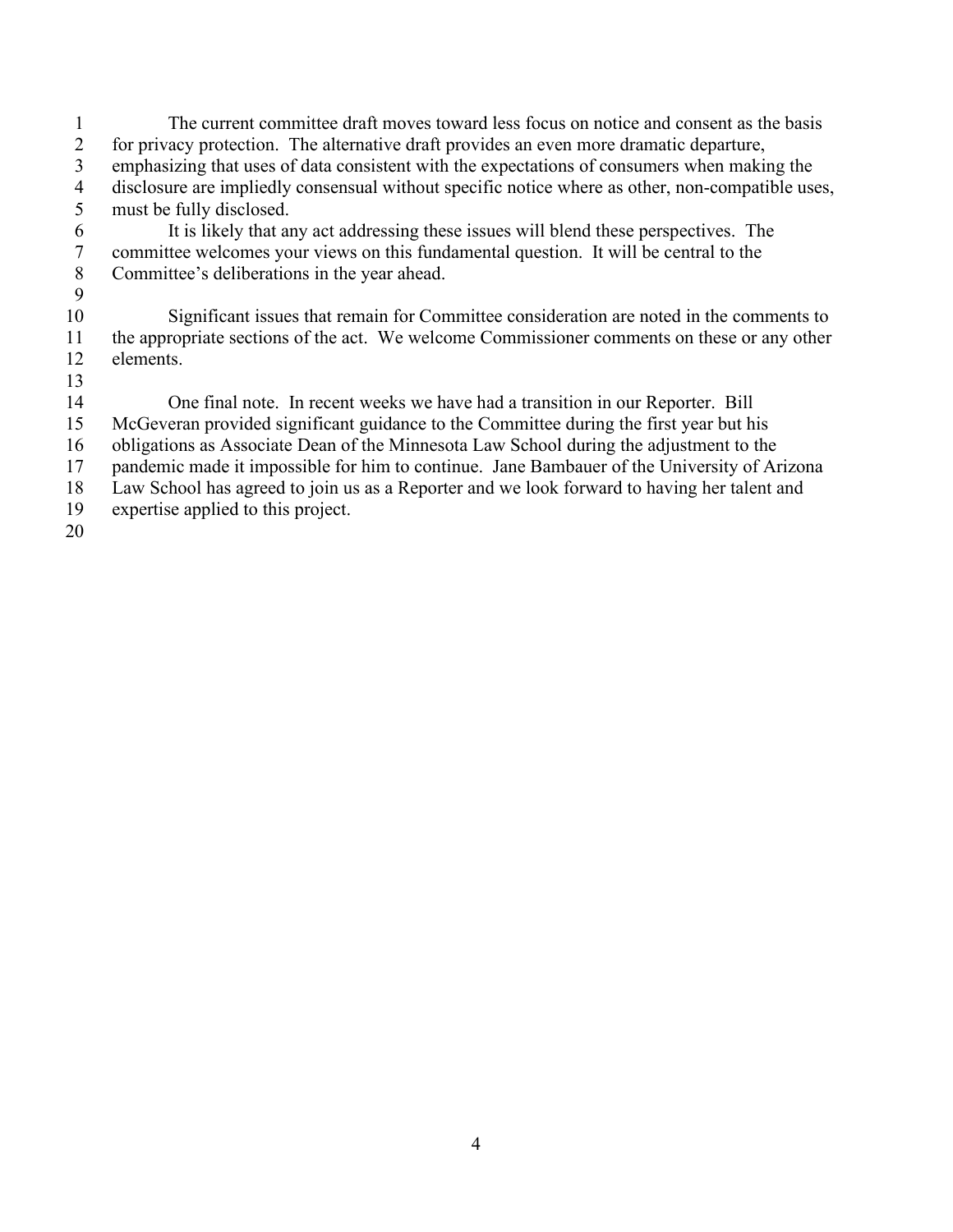<span id="page-7-0"></span> **SECTION 1. SHORT TITLE.** This [act] may be cited as the Collection and Use of Personally Identifiable Data Act.

- <span id="page-7-1"></span> **SECTION 2. DEFINITIONS.** In this [act]: (1) "Data controller" means a person that, alone or jointly with others, determines the
- purpose and means of processing personal data.
- (2) "Data processor" means a person that processes personal data for a data controller under the controller's direction.
- (3) "Deidentified", with respect to information, means lacking capacity to identify,
- describe, or be associated with a particular individual, if the data processor or data controller
- does not attempt to restore the capacity of the information to identify, describe, or be associated with the individual and, to prevent others from doing so, implements the following:
- (A) technical safeguards that reasonably prevent reidentification of the individual;
- (B) a business process that specifically prohibits reidentification of the individual;
- and
- (C) a business process that reasonably prevents inadvertent release of the
- information.

(4) "Device" means a physical object that connects to the Internet.

- (5) "Electronic" means relating to technology having electrical, digital, magnetic,
- wireless, optical, electromagnetic, or similar capabilities.
- (6) "Person" means an individual, estate, business or nonprofit entity, or other legal entity. The term does not include a public corporation, government or governmental subdivision, agency, or instrumentality.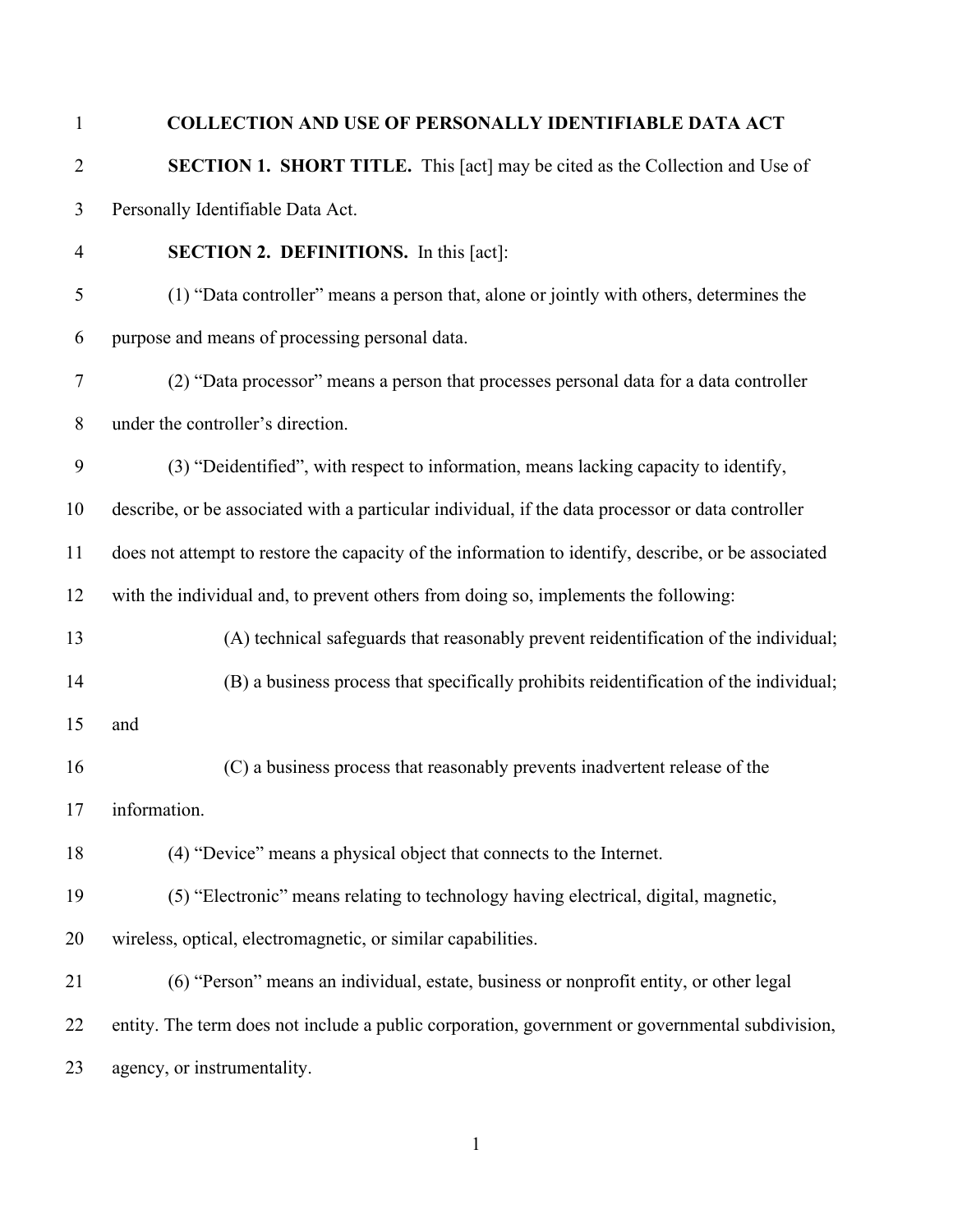(7) "Personal data" means information that identifies or describes a particular individual or can be associated with a particular individual with reasonable effort, whether or not the data has been collected directly from the individual. The term includes a probabilistic inference about the individual, including an inference derived from profiling or information that identifies a household or device if it can be associated with a particular individual with reasonable effort. The term includes a unique identification number, an Internet protocol address, and other data related to a device if the data can be associated with a particular individual by using reasonable effort. The term does not include deidentified data.

 (8) "Processing" means performing an operation on personal data, whether or not by automated means, including use, storage, disclosure, analysis, or modification. "Process" has a corresponding meaning.

 (9) "Profiling " means processing to evaluate, analyze, or predict an individual's economic status, health, personal preferences, interests, character, reliability, behavior, social or political views, physical location, movements or demographic characteristics, including race, gender, and sexual orientation. The term includes making a probabilistic inference derived from personal data. The term does not include evaluation, analysis, or prediction based solely on the individual's current activity, including search queries, if no personal data is retained for use after completion of the processing.

 (10) "Publicly available information" means information that is (A) lawfully made available to the general public from federal, state, or local government records; (B) available in widely distributed media; or (C) any such information that a person has a reasonable basis to believe is lawfully made available to the general public. For purposes of this definition: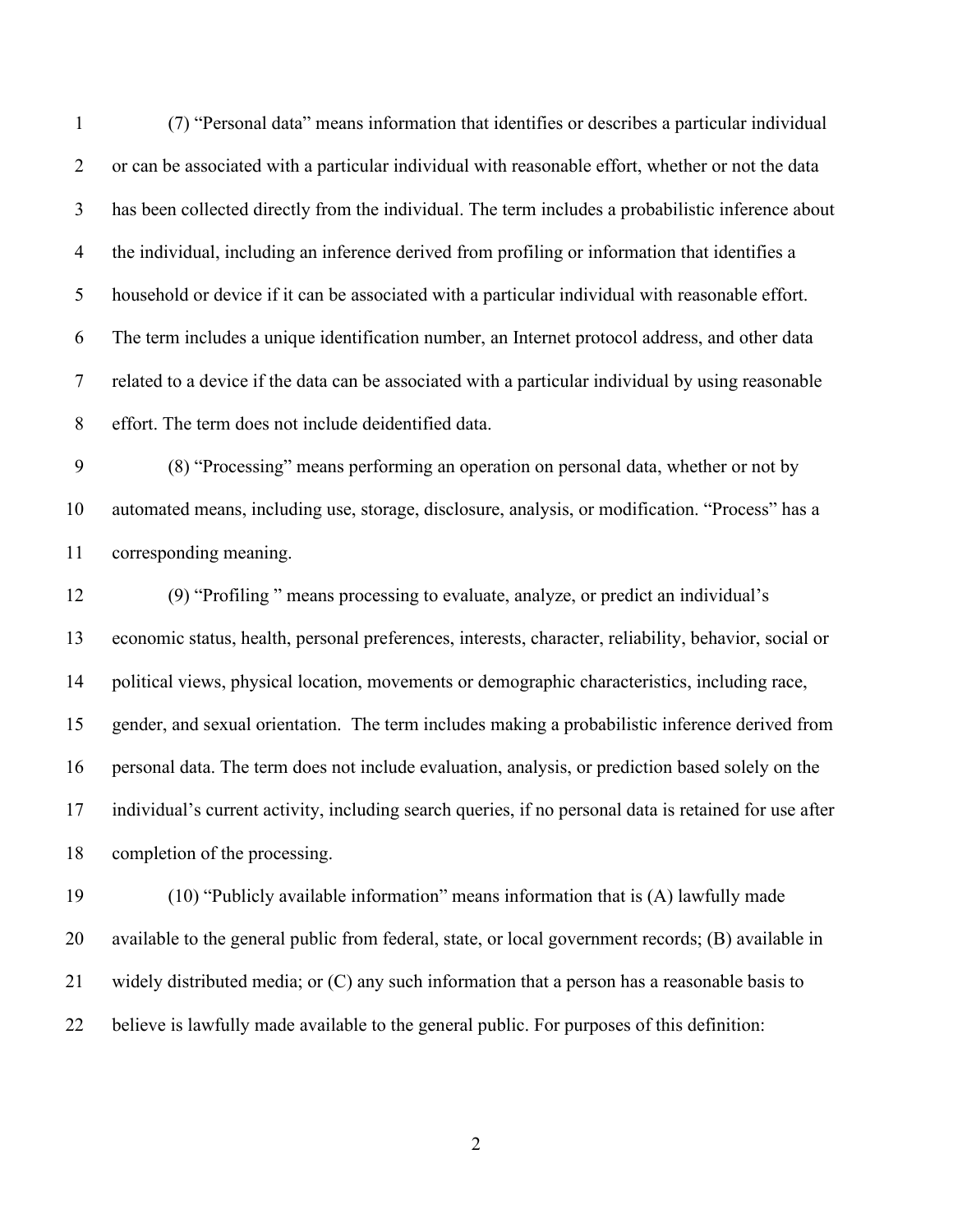| $\mathbf{1}$   | (A) a person has a reasonable basis to belief that information is lawfully made                       |
|----------------|-------------------------------------------------------------------------------------------------------|
| $\overline{2}$ | available to the general public if the person has taken steps to determine that the information is    |
| 3              | of the type that is available to the general public and that the data subject who can direct that the |
| $\overline{4}$ | information not be made available to the general public has not done so., and                         |
| $\mathfrak s$  | (B) "Widely distributed media" means information that is available to the general                     |
| 6              | public, including information from a telephone book or online directory; a television, Internet, or   |
| $\tau$         | radio program; the news media; or a Web site that is available to the general public on an            |
| $8\,$          | unrestricted basis. A Web site is not restricted merely because an internet service provider or a     |
| 9              | site operator requires a fee or password, so long as either the Web site makes the information        |
| 10             | available to the general public or the consumer provides access to the information to the general     |
| 11             | public                                                                                                |
| 12             | (11) "Record" means information that is inscribed on a tangible medium or that is stored              |
| 13             | in an electronic or other medium and is retrievable in perceivable form.                              |
| 14             | (12) "Sensitive data" means:                                                                          |
| 15             | (A) personal data revealing racial or ethnic origin, religious belief, mental or                      |
| 16             | physical health condition or diagnosis, an activity or preference related to gender sexual            |
| 17             | orientation, citizenship, or immigration status;                                                      |
| 18             | (B) biometric or genetic information; or                                                              |
| 19             | (C) personal data about an individual known to be under [13] years of age.                            |
| 20             | (13) "Sign" means, with present intent to authenticate or adopt a record:                             |
| 21             | (A) to execute or adopt a tangible symbol; or                                                         |
| 22             | (B) to attach to or logically associate with the record an electronic symbol, sound,                  |
| 23             | or process.                                                                                           |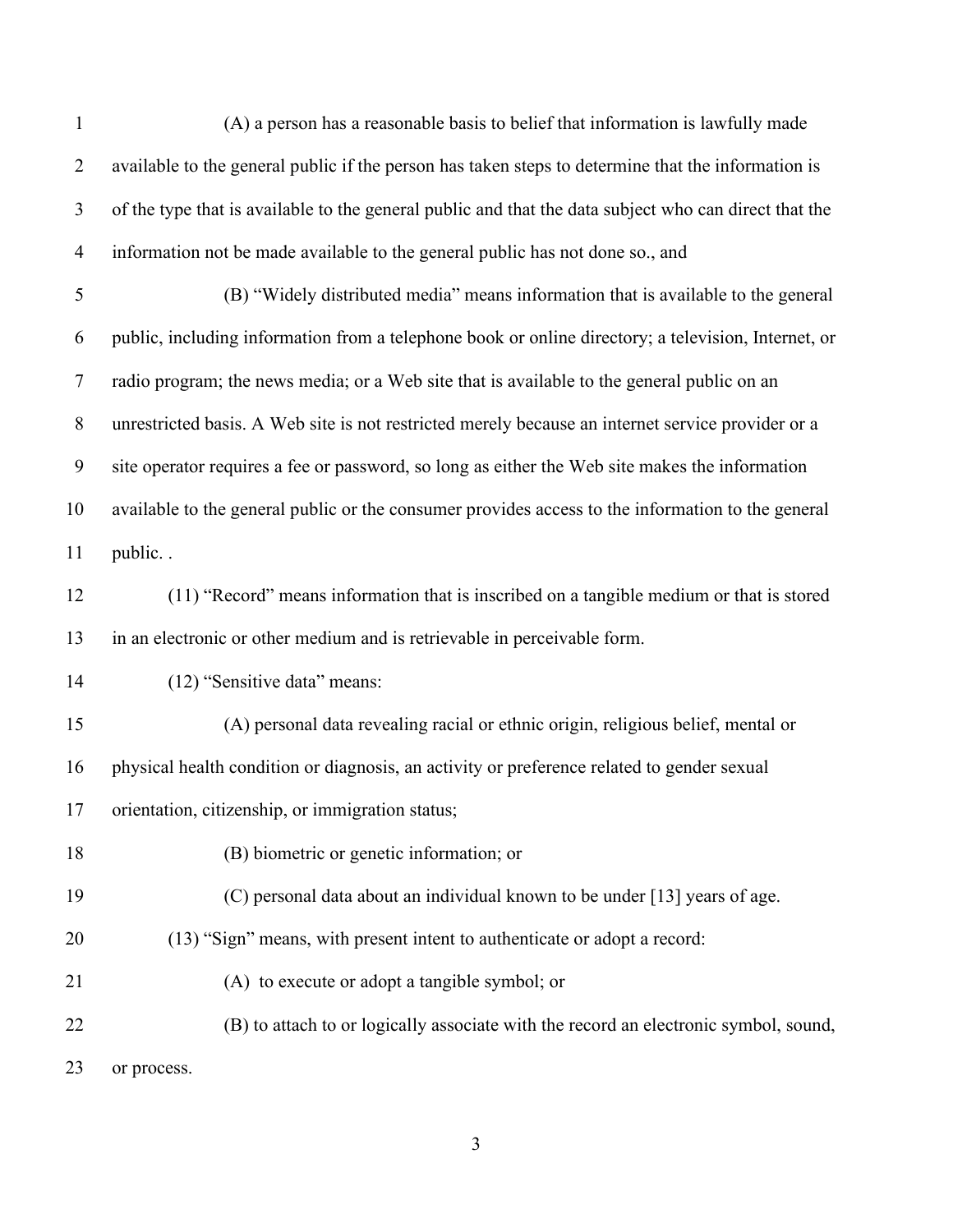| $\mathbf{1}$                                                               | (14) "State" means a state of the United States, the District of Columbia, Puerto Rico, the                                                                                                                                                                                                                                                                                                                                                                                                                                                                                                                                                                                                                                                                                                                                                                                                                                                                                                                                      |
|----------------------------------------------------------------------------|----------------------------------------------------------------------------------------------------------------------------------------------------------------------------------------------------------------------------------------------------------------------------------------------------------------------------------------------------------------------------------------------------------------------------------------------------------------------------------------------------------------------------------------------------------------------------------------------------------------------------------------------------------------------------------------------------------------------------------------------------------------------------------------------------------------------------------------------------------------------------------------------------------------------------------------------------------------------------------------------------------------------------------|
| $\overline{2}$                                                             | United States Virgin Islands, or any territory or insular possession subject to the jurisdiction of                                                                                                                                                                                                                                                                                                                                                                                                                                                                                                                                                                                                                                                                                                                                                                                                                                                                                                                              |
| 3                                                                          | the United States. [The term includes a federally recognized Indian tribe.]                                                                                                                                                                                                                                                                                                                                                                                                                                                                                                                                                                                                                                                                                                                                                                                                                                                                                                                                                      |
| $\overline{4}$                                                             | (15) "Targeted advertising" means advertising displayed to an individual on the basis of                                                                                                                                                                                                                                                                                                                                                                                                                                                                                                                                                                                                                                                                                                                                                                                                                                                                                                                                         |
| 5                                                                          | profiling.                                                                                                                                                                                                                                                                                                                                                                                                                                                                                                                                                                                                                                                                                                                                                                                                                                                                                                                                                                                                                       |
| 6                                                                          | (16) "Transfer" means convey to the possession or control of another person.                                                                                                                                                                                                                                                                                                                                                                                                                                                                                                                                                                                                                                                                                                                                                                                                                                                                                                                                                     |
| 7                                                                          | Need legislative note for paragraphs $12(C)$ and 14.                                                                                                                                                                                                                                                                                                                                                                                                                                                                                                                                                                                                                                                                                                                                                                                                                                                                                                                                                                             |
| 8                                                                          | <b>Comment</b>                                                                                                                                                                                                                                                                                                                                                                                                                                                                                                                                                                                                                                                                                                                                                                                                                                                                                                                                                                                                                   |
| 9<br>10<br>11<br>12<br>13<br>14                                            | The reach of a data privacy act is driven by the definition of "personal data". This term<br>can be as narrow as information that specifically identifies an individual or as broad as any piece<br>of information without identifying characteristics but when combined with other such<br>information identifies a specific individual. There is also data that starts out identifying an<br>individual but through technological means has been de-identified. This latter category does not<br>identify a person but can generally be re-identified.                                                                                                                                                                                                                                                                                                                                                                                                                                                                         |
| 15<br>16<br>17<br>18<br>19<br>20<br>21<br>22<br>23<br>24<br>25<br>26<br>27 | The definition of "personal data" in this section includes any information that<br>incorporates specific personal identifiers, including name; a unique identification number such as<br>a social security number; an individual number for financial or similar accounts; payment card<br>information; a postal address; a telephone number; or an email address. The definition is not<br>limited to such directly identifying informaton, however. A profile about a unique individual<br>may be personal data even if it lacks any of these traditional identifiers. When information can<br>be used to make an association with an individual through one or more intervening inferences<br>using a reasonable amount of effort, that information qualifies as personal data. Similarly,<br>information associated with a device or a household is personal data if it can be associated with a<br>particular individual, even if the name of that individual is not known to the relevant data<br>controller or processor. |
| 28<br>29<br>30<br>31                                                       | The alternate draft is limited to data that clearly identifies an individual for privacy<br>purposes but broadens the definition when there is an obligation to keep such data secure. The<br>committee has been encouraged to consider a tiered approach with some data having more<br>protection than others.                                                                                                                                                                                                                                                                                                                                                                                                                                                                                                                                                                                                                                                                                                                  |
| 32<br>33<br>34<br>35<br>36<br>37                                           | The current draft has a category of "sensitive data" which is personal data that has a clear<br>and important link to personal privacy. And it includes data about children. Informal meeting<br>comment: It was suggested the Committee think about whether addresses should be included as<br>"sensitive" data for persons subjected to domestic abuse or federal judges.                                                                                                                                                                                                                                                                                                                                                                                                                                                                                                                                                                                                                                                      |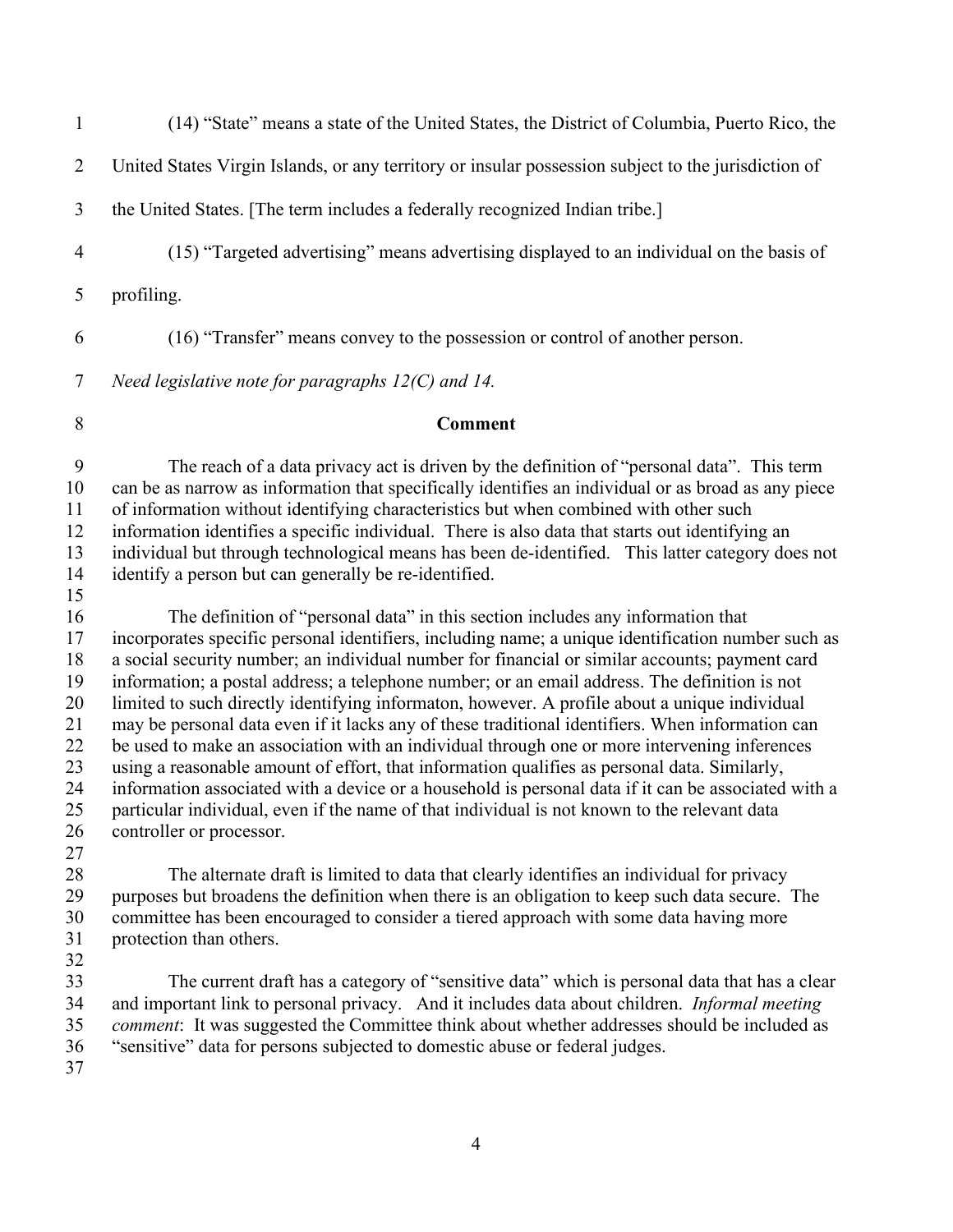<span id="page-11-0"></span>

| $\mathbf{1}$<br>$\overline{2}$<br>3<br>$\overline{4}$<br>5 | A broad definition of personal data also must account for data that may be ambiguous as<br>to the individual it identifies. An IP address on a home computer identifies a household but not<br>necessarily the user of the computer at any point in time. The GPS in an automobile or a<br>personal assistant on a cell phone may not identify the driver or user. These issues remain before<br>the committee. |
|------------------------------------------------------------|-----------------------------------------------------------------------------------------------------------------------------------------------------------------------------------------------------------------------------------------------------------------------------------------------------------------------------------------------------------------------------------------------------------------|
| 6<br>$\tau$                                                | <b>SECTION 3. SCOPE.</b>                                                                                                                                                                                                                                                                                                                                                                                        |
| 8                                                          | (a) This [act] applies to the commercial activities of a data controller or data processor                                                                                                                                                                                                                                                                                                                      |
| 9                                                          | that conducts business in this state or produces products or provides services targeted to this state                                                                                                                                                                                                                                                                                                           |
| 10                                                         | if the person:                                                                                                                                                                                                                                                                                                                                                                                                  |
| 11                                                         | $(1)$ is the controller or processor of personal data concerning more than [50,000]                                                                                                                                                                                                                                                                                                                             |
| 12                                                         | individuals in any one calendar year;                                                                                                                                                                                                                                                                                                                                                                           |
| 13                                                         | (2) earns more than [50] percent of its gross annual revenue directly from                                                                                                                                                                                                                                                                                                                                      |
| 14                                                         | activities as a data controller or data processor; or                                                                                                                                                                                                                                                                                                                                                           |
| 15                                                         | (3) is a data processor acting on behalf of a controller whose activities the                                                                                                                                                                                                                                                                                                                                   |
| 16                                                         | processor knows or has reason to know satisfy paragraph (1) or (2).                                                                                                                                                                                                                                                                                                                                             |
| 17                                                         | (b) Subject to subsection (c), this [act] does not apply to:                                                                                                                                                                                                                                                                                                                                                    |
| 18                                                         | (1) personal health information as defined in the Health Insurance Portability and                                                                                                                                                                                                                                                                                                                              |
| 19                                                         | Accountability Act, Pub. L. 104-191 if the custodian of the information is regulated by that act;                                                                                                                                                                                                                                                                                                               |
| 20                                                         | (2) activity involving personal information governed by the Fair Credit Reporting                                                                                                                                                                                                                                                                                                                               |
| 21                                                         | Act, 15 U.S.C. Section 1681 et seq. [, as amended], or otherwise used to generate a consumer                                                                                                                                                                                                                                                                                                                    |
| 22                                                         | report, by a consumer reporting agency, as defined in 15 U.S.C. Section 1681a(f) [,as amended],                                                                                                                                                                                                                                                                                                                 |
| 23                                                         | by a furnisher of the information or a person procuring or using a consumer report;                                                                                                                                                                                                                                                                                                                             |
| 24                                                         | (3) publicly available information;                                                                                                                                                                                                                                                                                                                                                                             |
| 25                                                         | (4) Personal information collected, used, processed or disclosed by a financial                                                                                                                                                                                                                                                                                                                                 |
| 26                                                         | institution that processes information to the extent such personal information is subject to the                                                                                                                                                                                                                                                                                                                |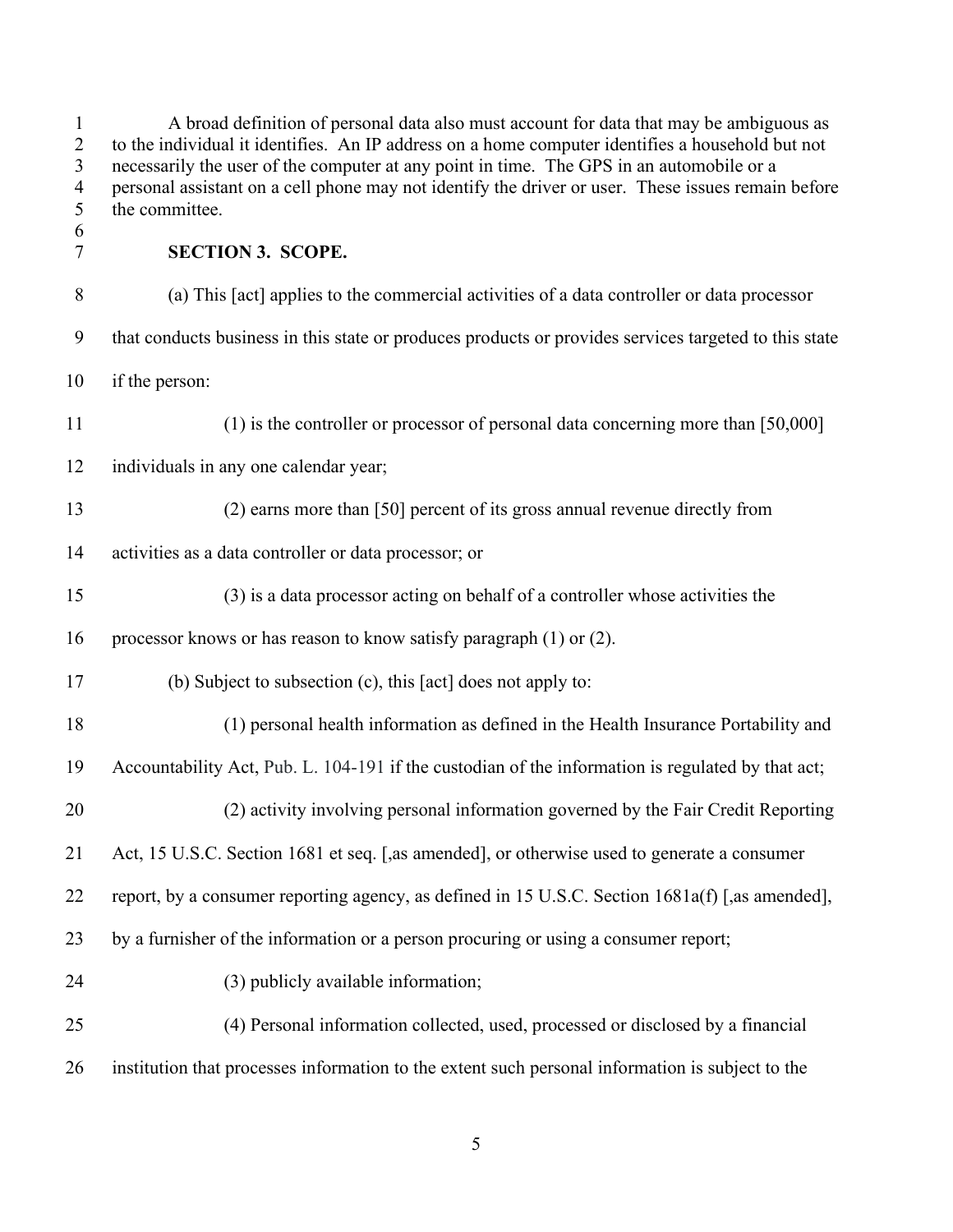| $\mathbf{1}$   | Gramm-Leach-Bliley Act of 1999, or is treated in substantial compliance with that Act's data              |
|----------------|-----------------------------------------------------------------------------------------------------------|
| $\overline{2}$ | privacy and security requirements. This exemption also applies to personal information                    |
| 3              | collected, used, processed, or disclosed by other entities to the extent such personal information        |
| $\overline{4}$ | is subject to the Gramm-Leach-Bliley Act.                                                                 |
| 5              | (5) personal information regulated by the Federal Family Educational Rights and                           |
| 6              | Privacy Act, 20 U.S.C. Section 1232 [, as amended];                                                       |
| $\tau$         | (6) a state or local government; or                                                                       |
| 8              | (7) personal data on employees collected or retained by an employer if the data is                        |
| 9              | directly related to the employment relationship.                                                          |
| 10             | (c) The [Attorney General] by rule may exempt information or activity from all or a part                  |
| 11             | of this [act] if the collection, processing, transfer, or retention of the information or the activity is |
| 12             | regulated by law directed at consumer privacy or data security other than this [act].                     |
| 13             | (d) This [act] does not apply to the collection, authentication, maintenance, retention,                  |
| 14             | disclosure, sale, processing, communication, or use of personal information necessary to:                 |
| 15             | (1) initiate or complete a transaction in goods or services which an individual                           |
| 16             | requested;                                                                                                |
| 17             | (2) prevent, detect, investigate, report on, prosecute, or remediate an actual or                         |
| 18             | potential:                                                                                                |
| 19             | $(A)$ fraud;                                                                                              |
| 20             | (B) unauthorized transaction or claim;                                                                    |
| 21             | (C) security incident;                                                                                    |
| 22             | (D) malicious, deceptive, or illegal activity; or                                                         |
| 23             | (E) other legal liability of the controller;                                                              |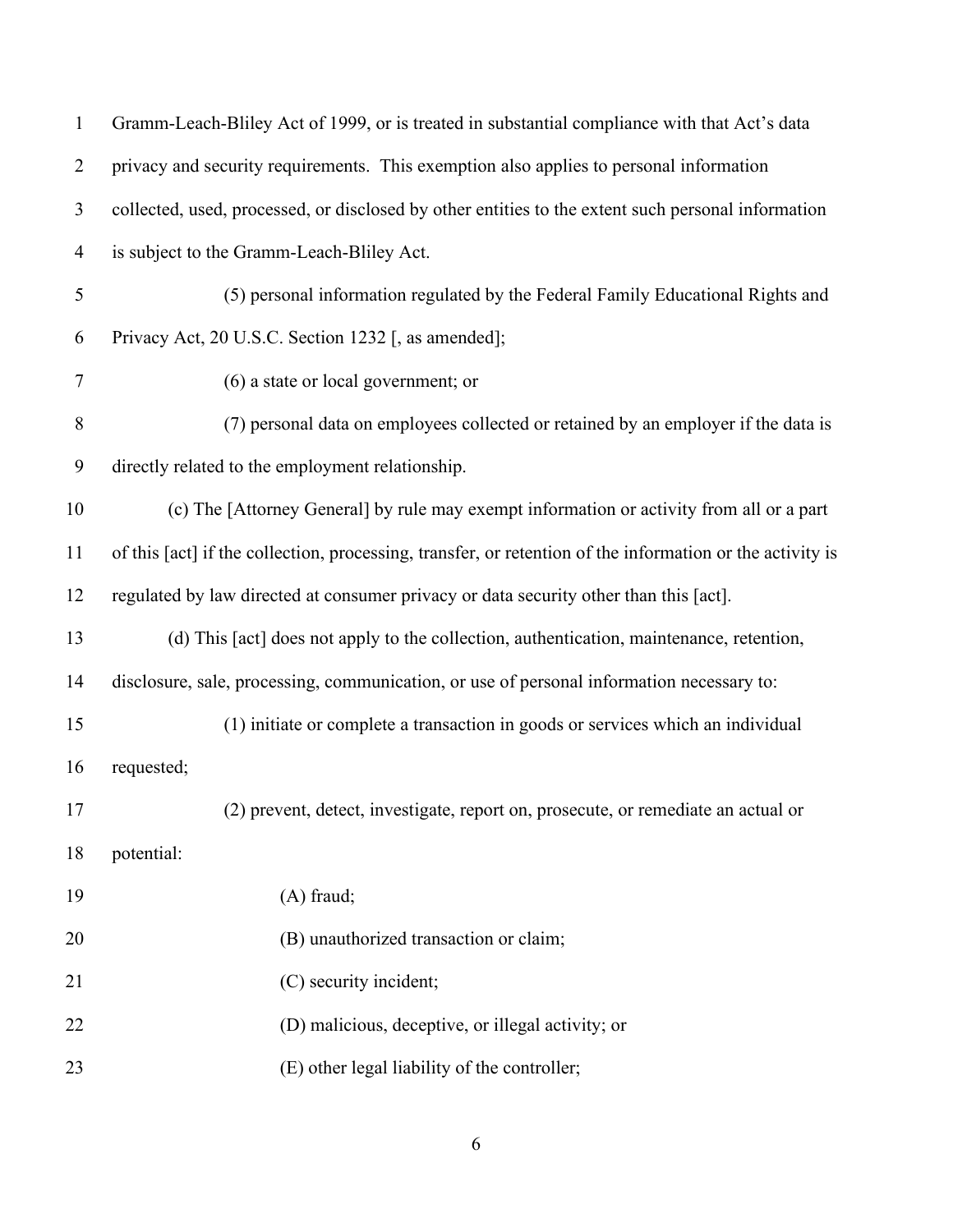| 1                                                    | $(3)$ assist a person or government agency acting under paragraph $(2)$ ; or                                                                                                                                                                                                                                                                                                                                                                                                                                                                                                                                                                                                                                             |
|------------------------------------------------------|--------------------------------------------------------------------------------------------------------------------------------------------------------------------------------------------------------------------------------------------------------------------------------------------------------------------------------------------------------------------------------------------------------------------------------------------------------------------------------------------------------------------------------------------------------------------------------------------------------------------------------------------------------------------------------------------------------------------------|
| $\overline{2}$                                       | (4) comply with or defend a legal claim:                                                                                                                                                                                                                                                                                                                                                                                                                                                                                                                                                                                                                                                                                 |
| 3                                                    | (A) setting a requirement, standard, or expectation to limit or prevent                                                                                                                                                                                                                                                                                                                                                                                                                                                                                                                                                                                                                                                  |
| 4                                                    | corruption, money laundering, or violation of export controls; or                                                                                                                                                                                                                                                                                                                                                                                                                                                                                                                                                                                                                                                        |
| 5                                                    | (B) related to an action under paragraph (2).                                                                                                                                                                                                                                                                                                                                                                                                                                                                                                                                                                                                                                                                            |
| 6                                                    | Need a legislative note for brackets in $(a)(1)$ and $(a)(2)$ and for "as amended."                                                                                                                                                                                                                                                                                                                                                                                                                                                                                                                                                                                                                                      |
| $\tau$                                               | <b>Comment</b>                                                                                                                                                                                                                                                                                                                                                                                                                                                                                                                                                                                                                                                                                                           |
| $8\,$<br>9<br>10<br>11<br>12<br>13<br>14<br>15<br>16 | The scope section is one of the more contentious provisions of the Act. The section has<br>three functions. It first limits the applicability of the Act to larger enterprises or at least<br>enterprises that do significant data collection and processing. Second, it specifically exempts<br>certain industries or data processes where privacy concerns have already been addressed by<br>statute. And, third, it exempts general uses of data collected from individuals where the use or<br>processing and retention of data should reasonably be expected by individuals when they submit<br>data to others or is necessary to protect the interests of the data collector or processor from legal<br>liability. |
| 17<br>18<br>19                                       | The issue of personal data privacy associated with a public health emergency like the<br>current pandemic has not been addressed by the committee in this draft.                                                                                                                                                                                                                                                                                                                                                                                                                                                                                                                                                         |
| 20<br>21<br>22<br>23<br>24<br>25                     | Subsection (a): Limited to larger entities. Limiting the requirements of the act to larger<br>entities is a feature of the GDPR and CCPA enactments. Both acts are highly prescriptive in<br>their requirements and compliance is costly. The committee has deferred direct consideration of<br>whether such an exemption will be necessary until it finalizes the regulatory obligations imposed<br>by the act.                                                                                                                                                                                                                                                                                                         |
| 26<br>27<br>28<br>29<br>30<br>31<br>32               | <i>Informal meeting comments</i> : It was observed that this section refers to "commercial"<br>activities" whereas the definition of "person" includes non-profits. The committee will need to<br>determine whether non-profits should be included within the scope of this act. It was also<br>observed that controllers may transition over the course of time between below to above the<br>thresholds so that some transition period would be appropriate to permit compliance. Any<br>threshold related to "data subjects" would need to determine if it applies only to subjects within<br>the state.                                                                                                              |
| 33<br>34<br>35<br>36<br>37<br>38                     | Subsection (b): Relationship with existing privacy regimes. One of the significant<br>challenges is how to blend the act's requirements with existing privacy regimes. This remains an<br>issue before the Committee. For example, one issue involves the federal Graham-Leach-Bliley<br>Act which regulates financial data collected by financial and other institutions. The current draft<br>exempts personal data already regulated by GLB or any other data activity if the financial                                                                                                                                                                                                                               |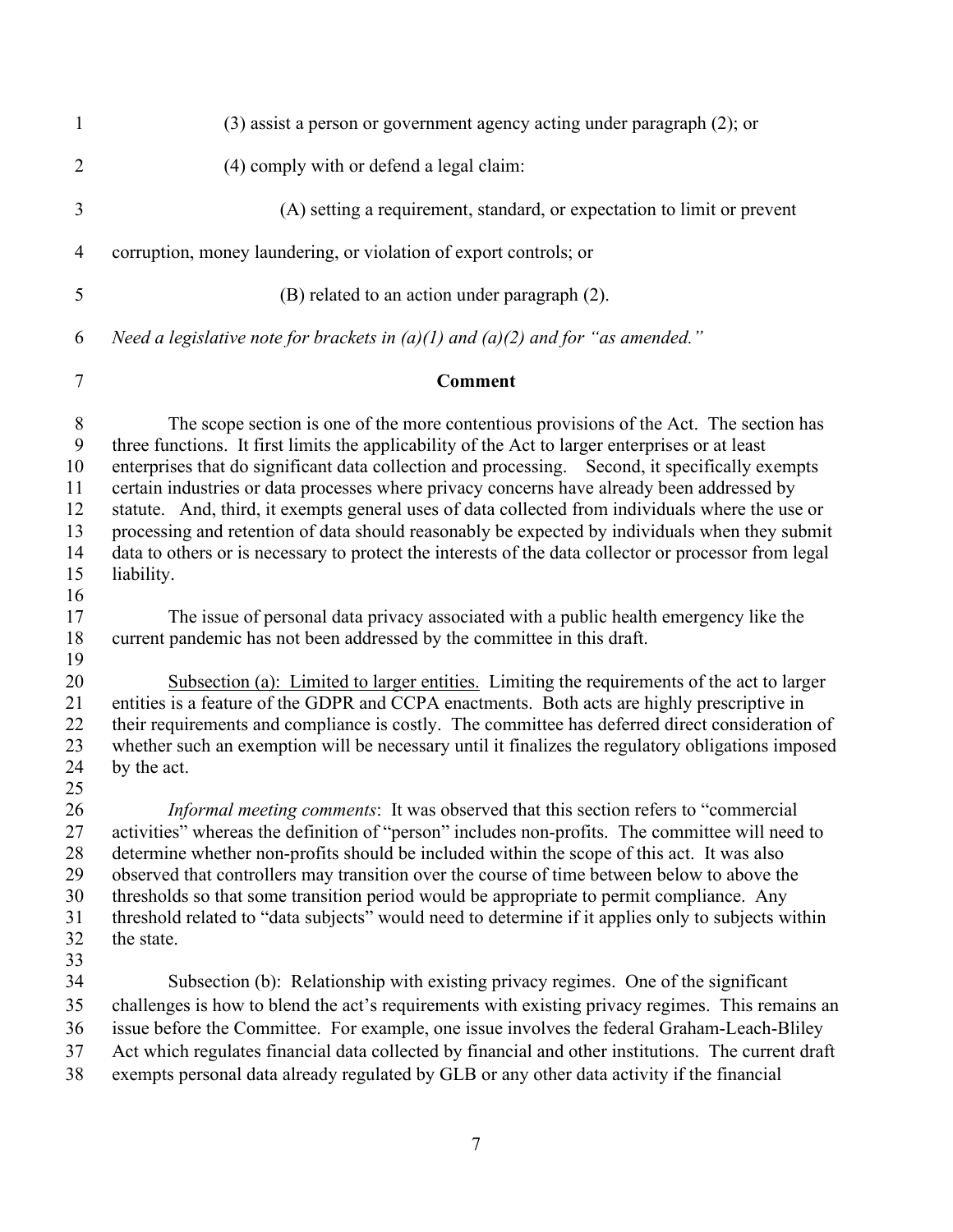institution voluntarily complies with GLB. The alternative draft would have a broadly worded exemption for covered entities that comply with not inconsistent regulatory regimes.

 Employment data. The current draft exempts data collected by an employer about an employee in the context of the employment relationship. It has been argued this is too narrow and should extend to other forms of agency relationships. The alternative draft would apply only to transactions between consumers and the consumer-facing entities and would thus not apply to data derived from non-consumer transactions.

 *Business-to-business data*. It has been urged upon us to exempt all business-to business data from the act. The question is whether a broad exemption may incorporate transactions that contain personal data. We will consider whether a narrower exemption makes sense in this setting. The alternative draft would incorporate this exemption.

 *Publicly available data*. The current draft exempts publicly available data which is broadly defined. It is argued that not to do so would raise serious First Amendment objections. However, data algorithms can take widely diverse and sometimes non- personally identifiable public data to profile an individual on matters that otherwise would be private.

 Note: The alternative draft incorporates the concept of "compatible use" which essentially the processing and use of personal data if the use or processing is necessary or expected in order to initiate or complete the transaction out of which the data was voluntarily collected. This concept, if adopted by the committee, may reduce the need for specific exemptions.

<span id="page-14-0"></span>

## **SECTION 4. INDIVIDUAL RIGHTS OF INDIVIDUALS GENERALLY.** With

- respect to an individual's personal data, an individual may require a data controller to:
- (1) confirm whether the controller has retained or is processing the data;
- (2) provide a copy of the data in accordance with Section 5;

(3) correct an inaccuracy in the data retained or processed by the controller; or

(4) subject to Section 3(d), delete the data.

#### **Comment**

 This section states the primary rights of individuals in their personal data. These are rights common to most data privacy statutes and permit the data subject to some control over their personal data as long as that control does not interfere with the data collectors legal obligations or the purposes for which the data was collected. This section must be read in light of section 11 which requires the data controller to minimize the amount of data collected in relation to the purpose for which it is collected, section 12 which requires that when data is collected, the data subject is informed of the purpose for which the data is to be used, and section 13 which limits the use of data to the purpose disclosed.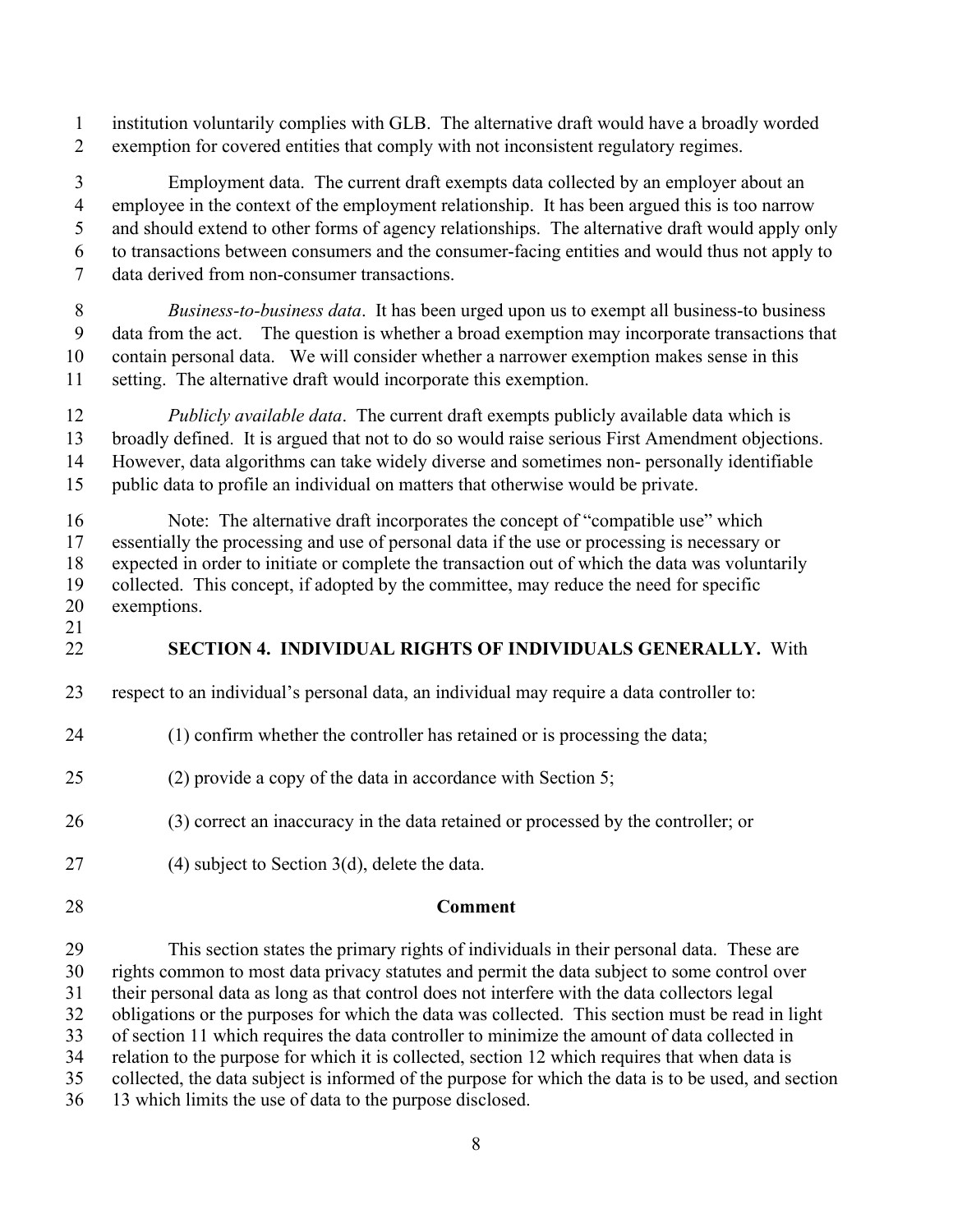<span id="page-15-1"></span><span id="page-15-0"></span>

| $\mathbf{1}$<br>$\overline{2}$<br>3 | Informal meeting comments. The question was raised whether the introductory sentence<br>to this section should read "may".                                                                                                      |
|-------------------------------------|---------------------------------------------------------------------------------------------------------------------------------------------------------------------------------------------------------------------------------|
| 4                                   | SECTION 5. INDIVIDUAL RIGHT OF INDIVIDUAL TO COPY OF PERSONAL                                                                                                                                                                   |
| 5                                   | DATA.                                                                                                                                                                                                                           |
| 6                                   | (a) Subject to subsection (b), on request of an individual, a data controller shall:                                                                                                                                            |
| 7                                   | (1) provide one copy of the individual's personal data to the individual free of                                                                                                                                                |
| 8                                   | charge once every twelve months; and                                                                                                                                                                                            |
| 9                                   | (2) on payment of a reasonable fee based on actual administrative costs, provide                                                                                                                                                |
| 10                                  | additional copies.                                                                                                                                                                                                              |
| 11                                  | (b) If a request by an individual under subsection (a) is manifestly unreasonable or                                                                                                                                            |
| 12                                  | excessive, a data controller may refuse to act on the request.                                                                                                                                                                  |
| 13                                  | (c) If a data controller collects an individual's personal data directly from the individual,                                                                                                                                   |
| 14                                  | the controller, to the extent technically feasible, shall provide a copy of the data to the individual                                                                                                                          |
| 15                                  | in a way that enables the individual to transmit the copy to another data controller by automated                                                                                                                               |
| 16                                  | means.                                                                                                                                                                                                                          |
| 17                                  | <b>Comment</b>                                                                                                                                                                                                                  |
| 18<br>19<br>20                      | Informal meeting comments: One commissioner wondered why the data subject could<br>not just as easily keep a copy of the data, but this assumes that the controller doesn't add to or<br>inaccurately transcribe data provided. |
| 21<br>22                            | <b>SECTION 6. RIGHTS OF INDIVIDUAL RELATED TO TARGETED</b>                                                                                                                                                                      |
| 23                                  | <b>ADVERTISING AND PROFILING.</b>                                                                                                                                                                                               |
| 24                                  | (a) An individual may restrict a data controller from processing or transferring the                                                                                                                                            |
| 25                                  | individual's personal data for:                                                                                                                                                                                                 |
| 26                                  | (1) targeted advertising; or                                                                                                                                                                                                    |
| 27                                  | (2) profiling that might result in provision or denial of financial or lending                                                                                                                                                  |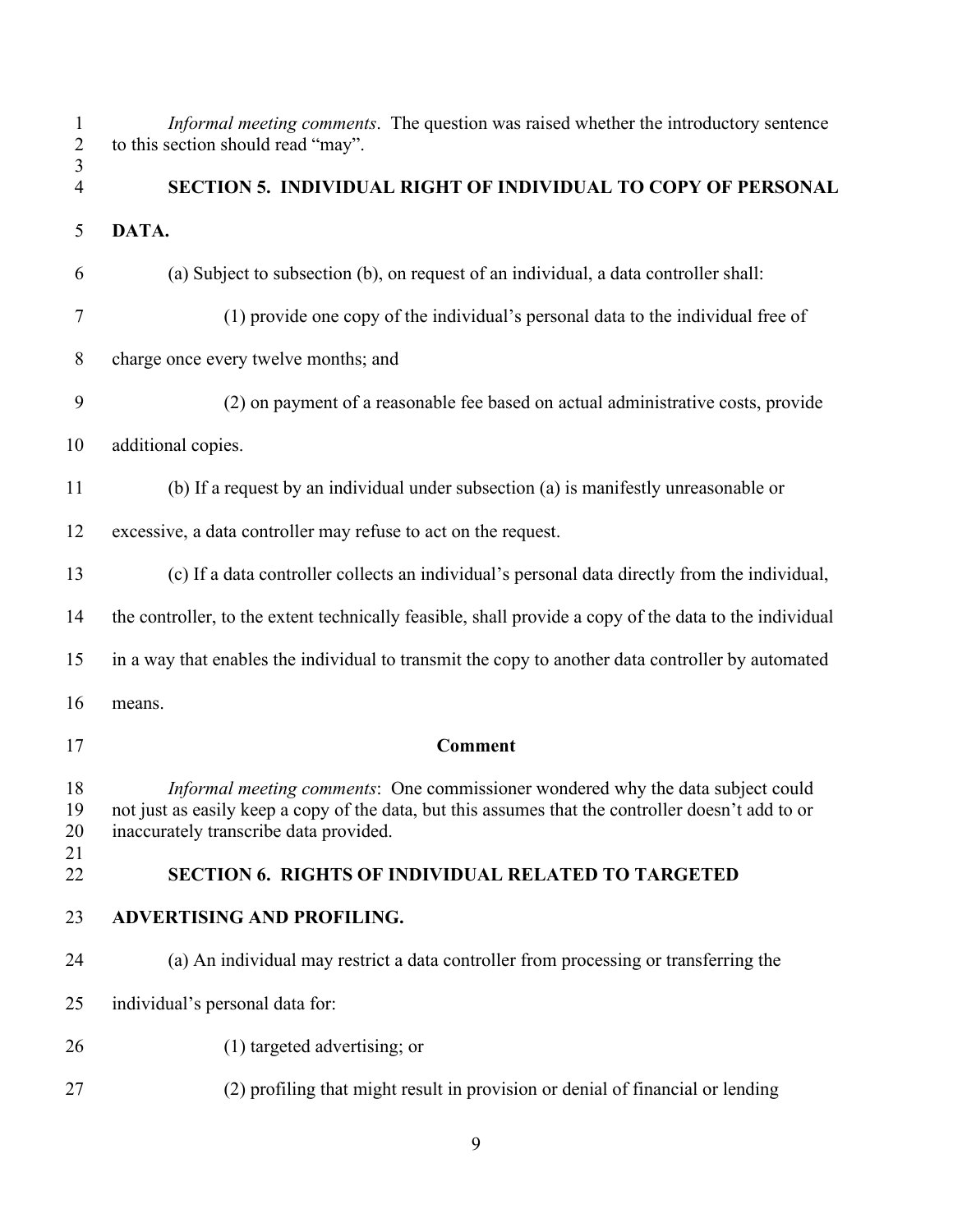services, housing, insurance, education enrollment, an employment opportunity, health care

services, or access to basic necessities.

(b) A data controller may not process or transfer sensitive data for a purpose under

subsection (a) unless the controller receives prior affirmative consent from the individual.

## **Comment**

 This section is based on several other proposals that distinguish between general personal data and that which is particularly sensitive. The individual has the right to "opt out" if their general personal data is being used for targeted advertising or profiling that may impact important decisions made about them. The individual must "opt in" to the use of their sensitive personal data for purposes of targeted advertising or profiling. Thus for example an individual may have to take affirmative action to prevent the use of their name, address, or buying habits from being used to direct advertising in their direction. However, an individual would have to give prior permission for the use of their genetic composition or health records. 

<span id="page-16-0"></span>

## **SECTION 7. EXERCISING RIGHTS OF INDIVIDUALS.**

 (a) An individual may exercise a right under section 4 of this [act] by notifying the data controller by any reasonable means of the individual's intent to exercise the right. A parent or

legal guardian of a child under age [18] may exercise a right on behalf of the child.

(b) A data controller shall comply with a request under this section without undue delay.

If the controller does not comply with the request [not later than 45 days] [within a reasonable

time] after receiving it, the controller shall provide the individual who made the request an

explanation of the action being taken to comply with the request.

(c) A data controller shall make a reasonable effort to ensure that its response to a request

by an individual to exercise a right under this [act] includes personal data in the possession or

- control of a data processor acting on the controller's behalf. The controller shall make a
- reasonable effort to notify the processor when an individual exercises the right and instruct the
- processor to adjust the individual's personal data to be consistent with the controller's response

to the request.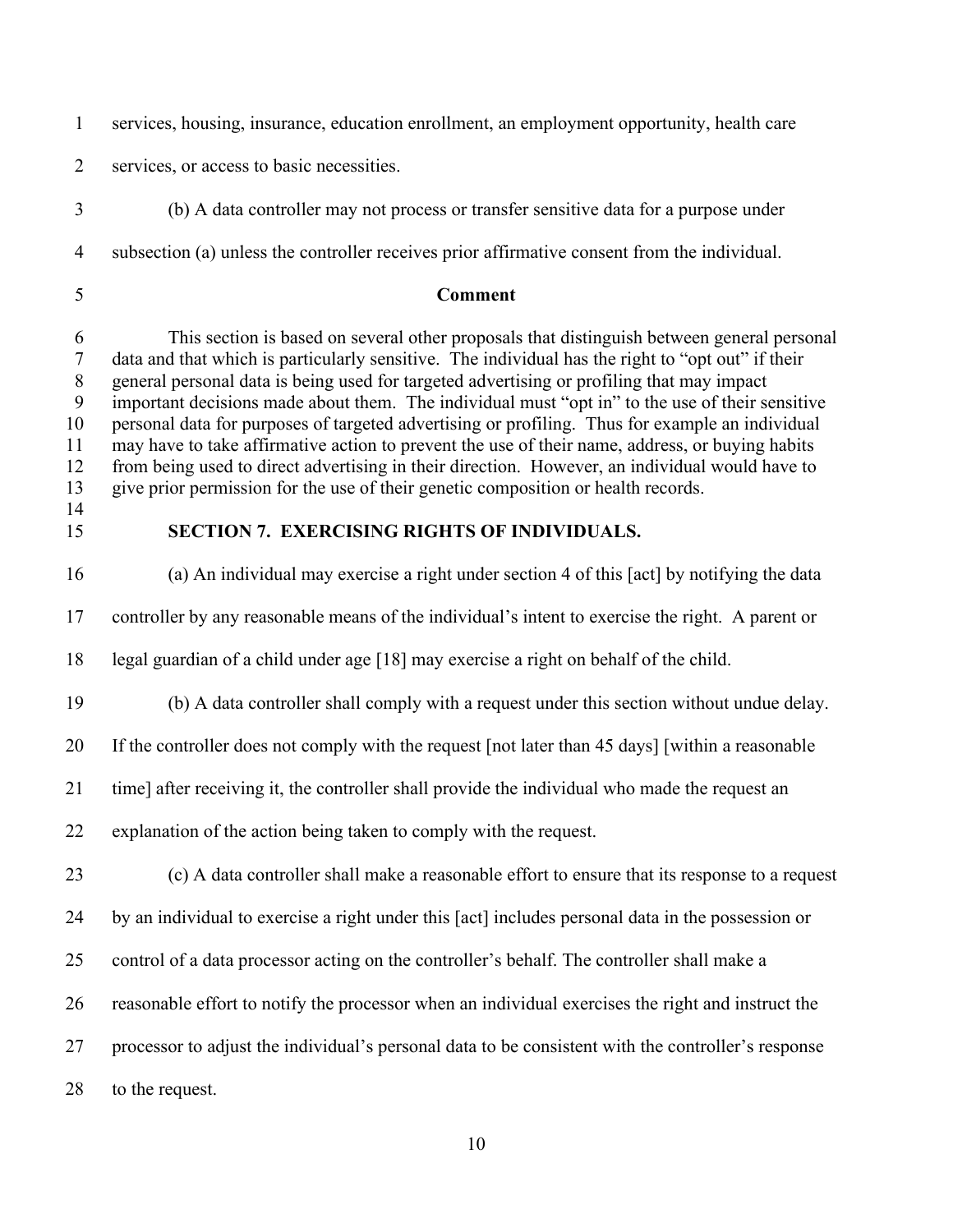*Need a legislative note for subsections (a)(age) and (b)(alternative language).*

<span id="page-17-0"></span>

## **SECTION 8. DATA PRIVACY COMMITMENT.**

| $\mathfrak{Z}$ | (a) A data controller that collects, uses, processes, or retains personal data of an               |
|----------------|----------------------------------------------------------------------------------------------------|
| $\overline{4}$ | individual shall adopt a data privacy commitment and file it with the [Attorney General]. The      |
| 5              | commitment must be approved by the data privacy officer designated by the controller under         |
| 6              | Section 15, be in clear language reasonably accessible to an individual, and contain:              |
| $\tau$         | (1) the precise procedure by which an individual may notify the controller of the                  |
| $8\,$          | individuals exercise or a right under Section 4;                                                   |
| 9              | (2) the manner and extent to which the controller intends to use or transfer to                    |
| 10             | others the personal data of an individual, the purpose of the use or transfer, and a simple method |
| 11             | by which an individual can withdraw consent for the use or transfer;                               |
| 12             | (3) the manner in which the controller intends to respond to an individual's                       |
| 13             | request for correction of personal data, including a policy to authenticate the request and to     |
| 14             | notify a data processor to make the correction;                                                    |
| 15             | (4) the manner in which the controller intends to respond to an individual's                       |
| 16             | request to delete personal data;                                                                   |
| 17             | (5) the procedure for appealing an initial determination by the controller,                        |
| 18             | including supervision of the appeal by the officer;                                                |
| 19             | (6) the procedure for [filing a complaint] with the [Attorney General]; and                        |
| 20             | (7) any condition on the exercise of a right under Section 4 which:                                |
| 21             | (A) is necessary by the nature of the controller's business or industry; and                       |
| 22             | (B) does not adversely affect the substance of the right.                                          |
| 23             | (b) A data controller that adopts a data privacy commitment under subsection (a) shall             |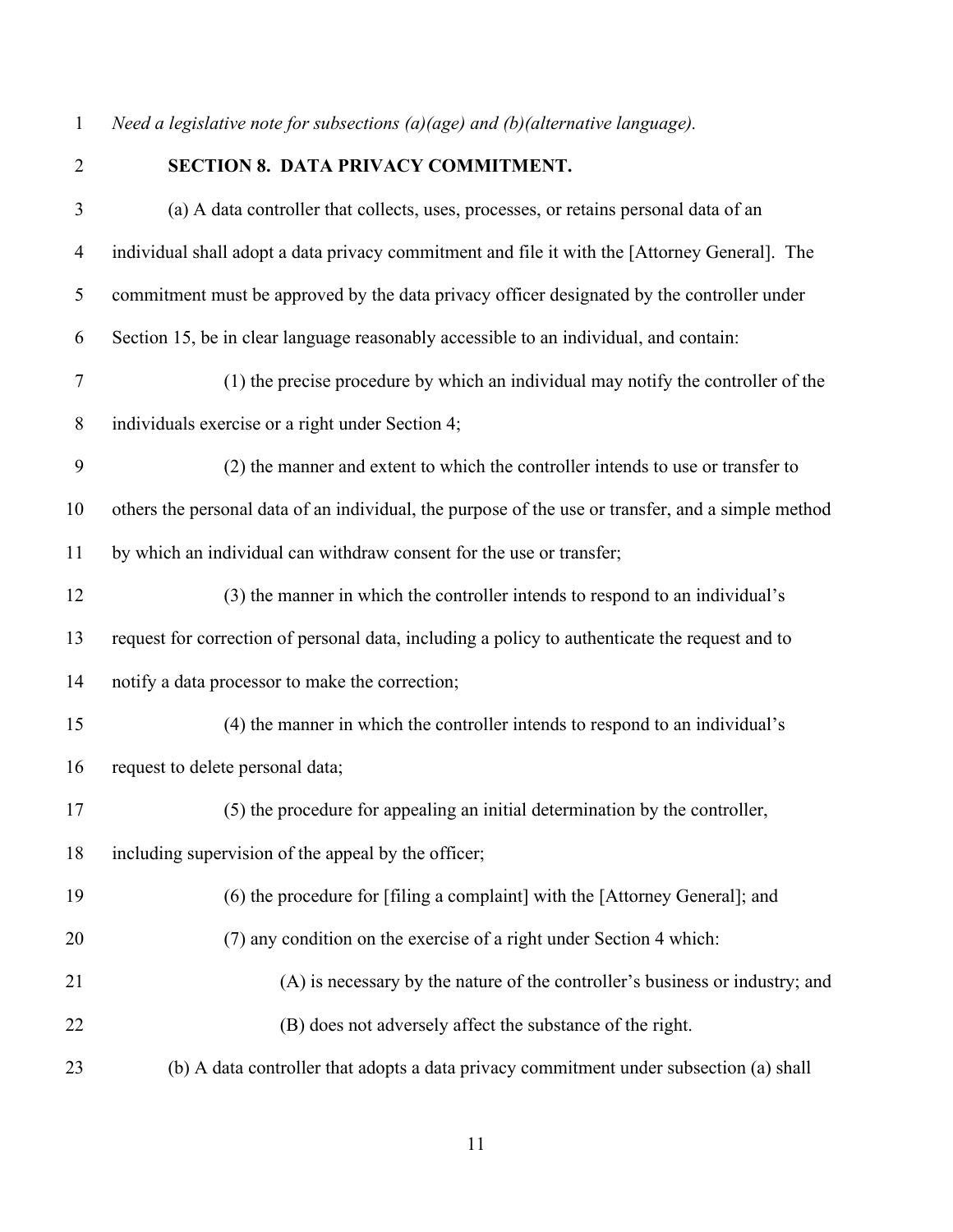publish the commitment on its website and other places where it will be reasonably accessible to

an individual.

- (c) The [Attorney General] at any time may review the privacy commitment of a data controller and may institute an action under Section 19 to determine whether the commitment
- complies with this [act].

 *Legislative notes on [filing a complaint] and [Attorney General] (although the latter may have been done earlier and doesn't need to be repeated.*

#### **Comment**

 The privacy commitment required by this section is envisioned as permitting the incorporation and use of voluntary consensus standards or best practices in compliance with this Act. Statutory provisions directing the means of compliance with the Act are difficult to apply to the variety of different industries and purposes for which data is collected and used. Thus this section requires a data controller to publish how they intend to comply with the Act. The terms of the commitment remain subject to regulatory enforcement by the state Attorney General if it fails to meet the substantive standards of privacy protection provided in this Act.

 A significant issue in this and following sections is whether the regulatory provisions should apply to just data controllers or also to data processors and to what extent. The current act limits these obligations to data controllers but requires that these obligations be passed on to data processors by an agreement and enforced by data controllers. (Section 14). Data processors argue that the controllers are the consumer-facing entity and that data processors have no relationship with the data subjects. On the other hand, small retailers who collect data may have little leverage over large data processors to enforce contractual provisions. The issue will be further considered by the Committee.

<span id="page-18-0"></span>**SECTION 9. DUTY OF LOYALTY OF DATA CONTROLLER AND DATA** 

#### **PROCESSOR.**

(a) A data controller or data processor may not engage in processing practices that violate

- this act or otherwise exposes an individual to an unreasonable and material risk of harm.
- (b) The [Attorney General] may adopt rules that identify a processing practice as unfair,
- deceptive, or abusive.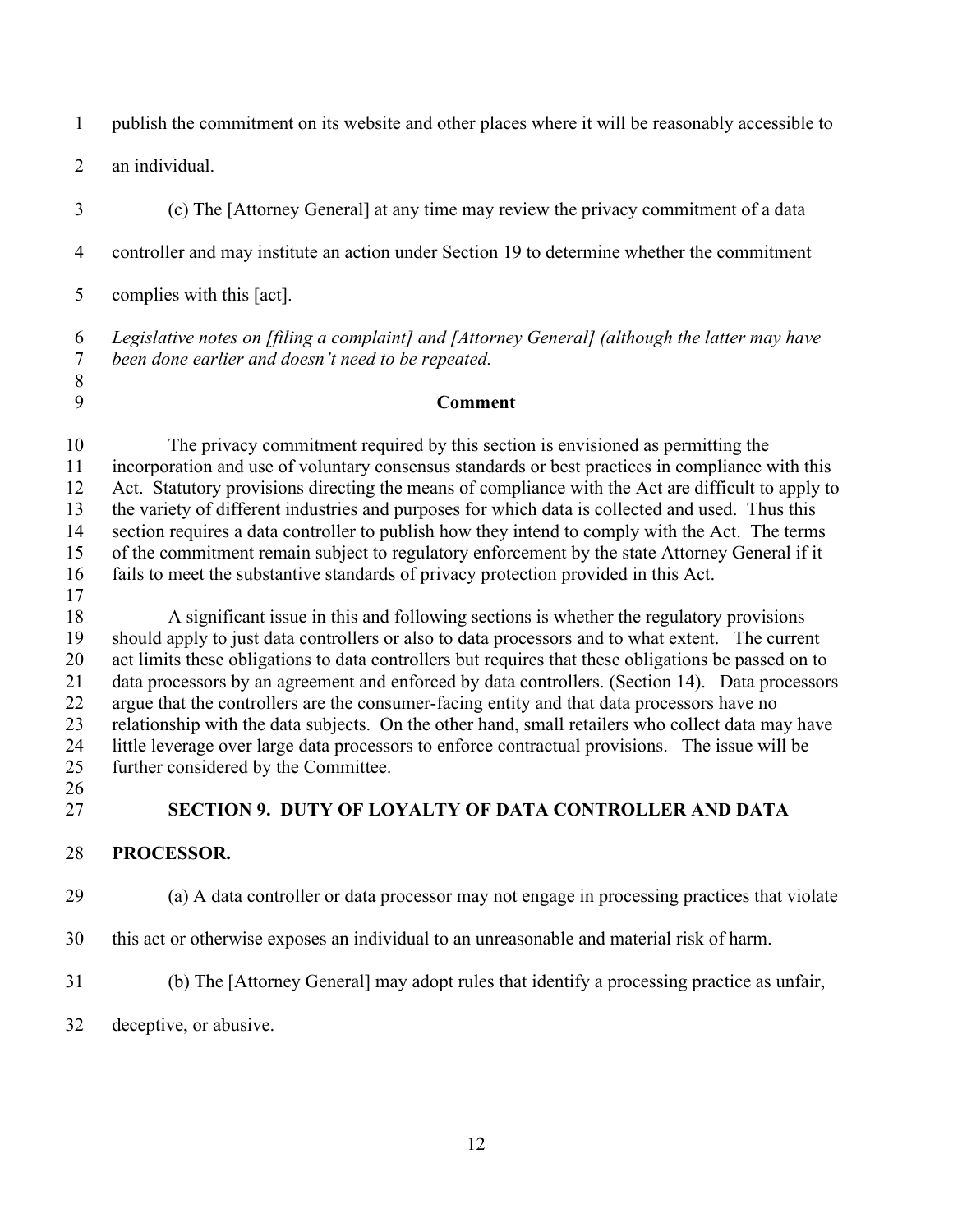<span id="page-19-1"></span><span id="page-19-0"></span>

| $\mathbf{1}$                                       | <b>Comment</b>                                                                                                                                                                    |
|----------------------------------------------------|-----------------------------------------------------------------------------------------------------------------------------------------------------------------------------------|
| $\overline{2}$<br>$\overline{3}$<br>$\overline{4}$ | Informal meeting comments: It was suggested that use of the term "duty of loyalty" may<br>inadvertently raise a host of fiduciary obligations not intended for this circumstance. |
| 5<br>6<br>$\tau$                                   | There was also a more general comment that phrasing these requirements in terms of<br>"duty" seemed inappropriate.                                                                |
| $\,8\,$                                            | SECTION 10. DUTY OF DATA SECURITY OF DATA CONTROLLER AND                                                                                                                          |
| 9                                                  | <b>DATA PROCESSOR.</b> A data controller or data processor shall adopt, implement, and maintain                                                                                   |
| 10                                                 | reasonable data security measures to protect the confidentiality and integrity of personal data in                                                                                |
| 11                                                 | the possession or control of the controller or processor. Reasonable data security measures                                                                                       |
| 12                                                 | include appropriate administrative, technical, and physical safeguards. Data security measures                                                                                    |
| 13                                                 | must be evaluated as part of the data privacy assessment under Section 16. Evaluation of the                                                                                      |
| 14                                                 | reasonableness of data security measures must take into consideration the magnitude and                                                                                           |
| 15                                                 | likelihood of security risks and potential resulting harm, the resources available to the controller                                                                              |
| 16                                                 | or processor, and industry practices among other similarly situated controllers or processors.                                                                                    |
| 17                                                 | Reasonable security practices may be derived from best practices promulgated by a professional                                                                                    |
| 18                                                 | organization, government entity, or other specialized source.                                                                                                                     |
| 19                                                 | <b>Comment</b>                                                                                                                                                                    |
| 20<br>21                                           | Informal meeting comments: It was suggested we should be clear about whether using<br>"best practices" is a safe harbor from enforcement actions.                                 |
| 22<br>23                                           | SECTION 11. DUTY OF DATA MINIMIZATION OF DATA CONTROLLER                                                                                                                          |
| 24                                                 | AND DATA PROCESSOR. A data controller or data processor may not collect, process, or                                                                                              |
| 25                                                 | retain more personal data than necessary to permit processing. A controller that transfers                                                                                        |
| 26                                                 | personal data to a processor may transfer only as much personal data as necessary to complete                                                                                     |
| 27                                                 | the processor's processing. At the end of the provision of services or as otherwise specified by                                                                                  |
| 28                                                 | agreement, the processor shall delete, deidentify, or return personal data to the relevant                                                                                        |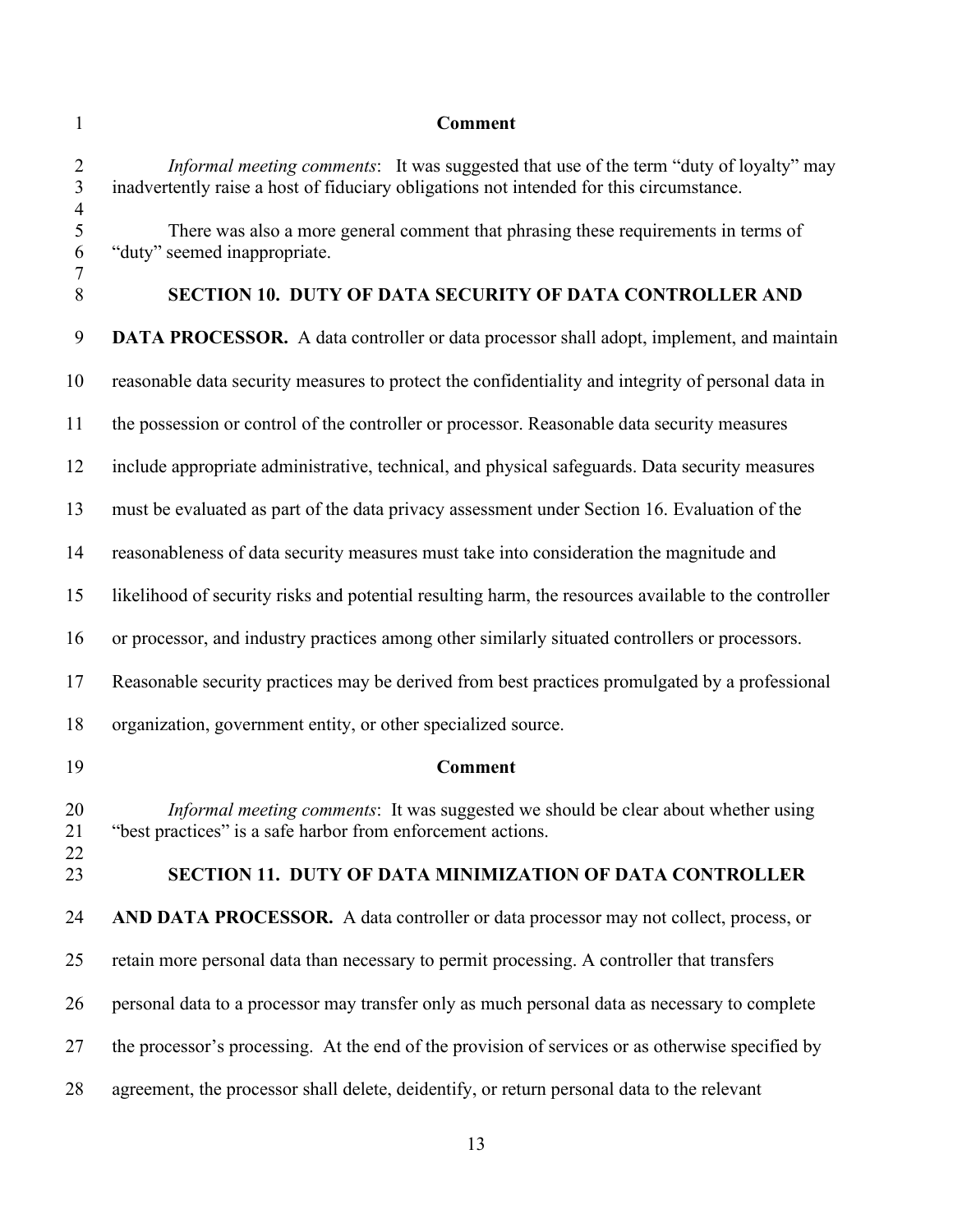controller.

<span id="page-20-0"></span>

| SECTION 12. DUTY OF TRANSPARENCY OF DATA CONTROLLER.                                               |
|----------------------------------------------------------------------------------------------------|
| (a) A data controller shall provide an individual with a reasonably accessible, clear, and         |
| meaningful privacy notice that discloses:                                                          |
| (1) categories of personal data collected or processed by or on behalf of the                      |
| controller;                                                                                        |
| (2) the purpose for processing personal data by the controller or on the                           |
| controller's behalf;                                                                               |
| (3) categories of personal data the controller provides to a data processor or                     |
| another person;                                                                                    |
| (4) categories of data processors or other persons that receive personal data from                 |
| the controller;                                                                                    |
| (5) the nature and purpose of profiling an individual using personal data; and                     |
| (6) procedures by which an individual may exercise a right under Section 4                         |
| (b) A notice under this section must clearly and conspicuously designate at least two              |
| methods for an individual to contact the data controller to exercise a right under this [act]. One |
| method must be a toll-free telephone number. If the controller maintains an Internet website, one  |
| method must be through the website.                                                                |
| (c) If a data controller processes personal data for targeted advertising or provides              |
| personal data to a data processor or other person to process for targeted advertising, the notice  |
| under this section must clearly and conspicuously disclose the processing and provide an           |
| automated Internet-based mechanism for the individual to exercise the right to opt out of targeted |
| advertising.                                                                                       |
|                                                                                                    |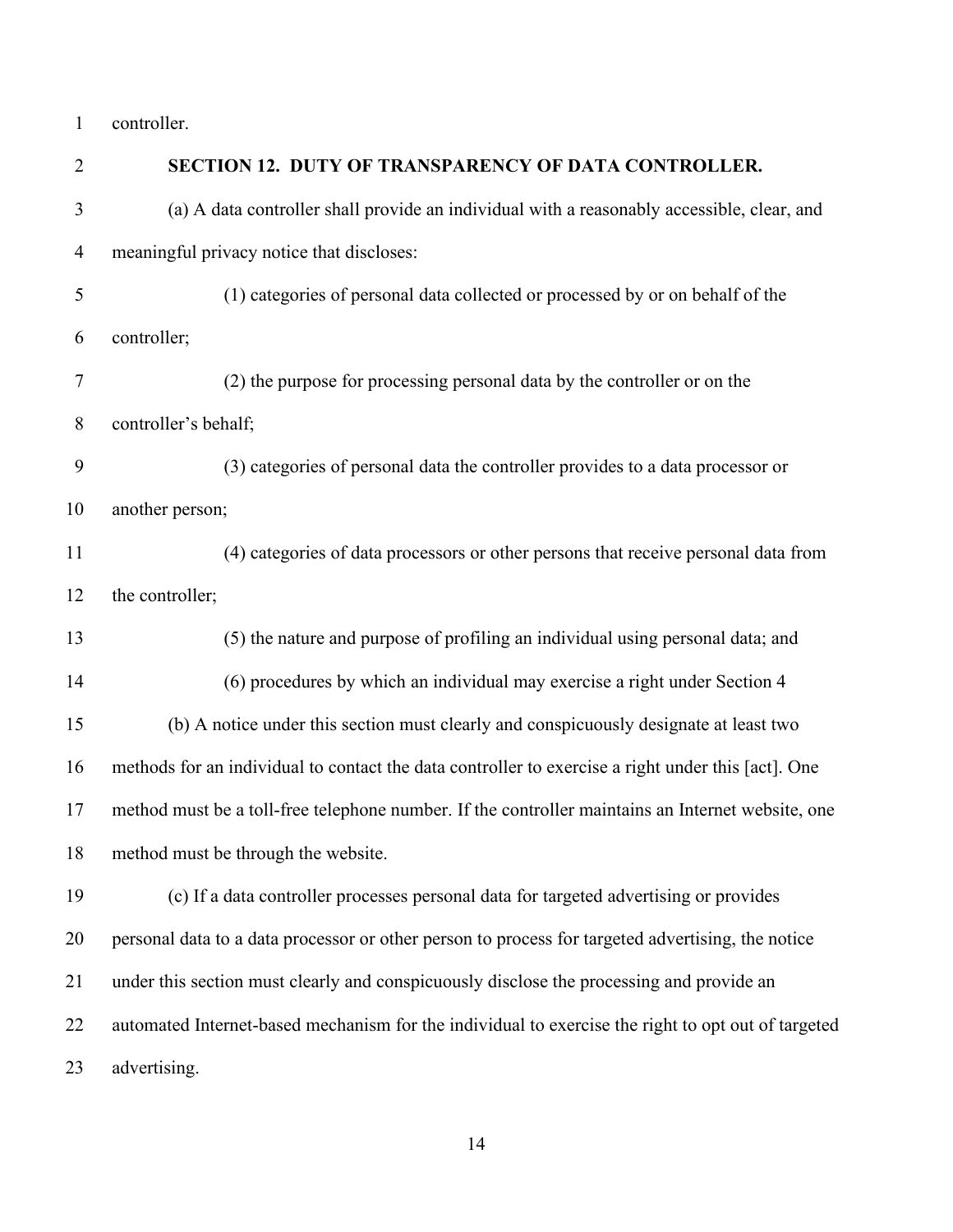(d) A notice under this section must be reasonably available at the time personal data is collected from an individual.

#### <span id="page-21-0"></span>**SECTION 13. DUTY OF PURPOSE LIMITATION OF DATA CONTROLLER.**

 A data controller may not process personal data or permit a data processor or other person to process personal data for a purpose that is not disclosed in a notice to an individual under Section 12.

#### <span id="page-21-1"></span>**SECTION 14. DATA PROCESSING BY AGREEMENT.**

 (a) Processing of personal data by a data processor that is not the data controller must be governed by an agreement in a record between the processor and controller which sets out the nature and purpose of the processing, the type of personal data subject to processing, including identification of any sensitive data, the duration of the processing, and the rights and duties of both parties. The agreement must include the following terms:

 (1) The processor shall follow the instructions of the controller regarding the processing of the data and adopt appropriate technological or organizational measures to perform its duties under this [act].

 (2) The processor may not process personal data for a purpose other than the purpose of the processing provided in a notice under Section 12 to an individual and for purposes stated in the agreement.

 (3) The controller has a reasonable right to audit the conduct of the processor and the processor shall make available to the controller all information necessary to demonstrate the processor's compliance with this [act] and the agreement.

 (4) The processor may not transfer the personal data to another data processor or other person without the permission of the controller. A transfer to another processor must be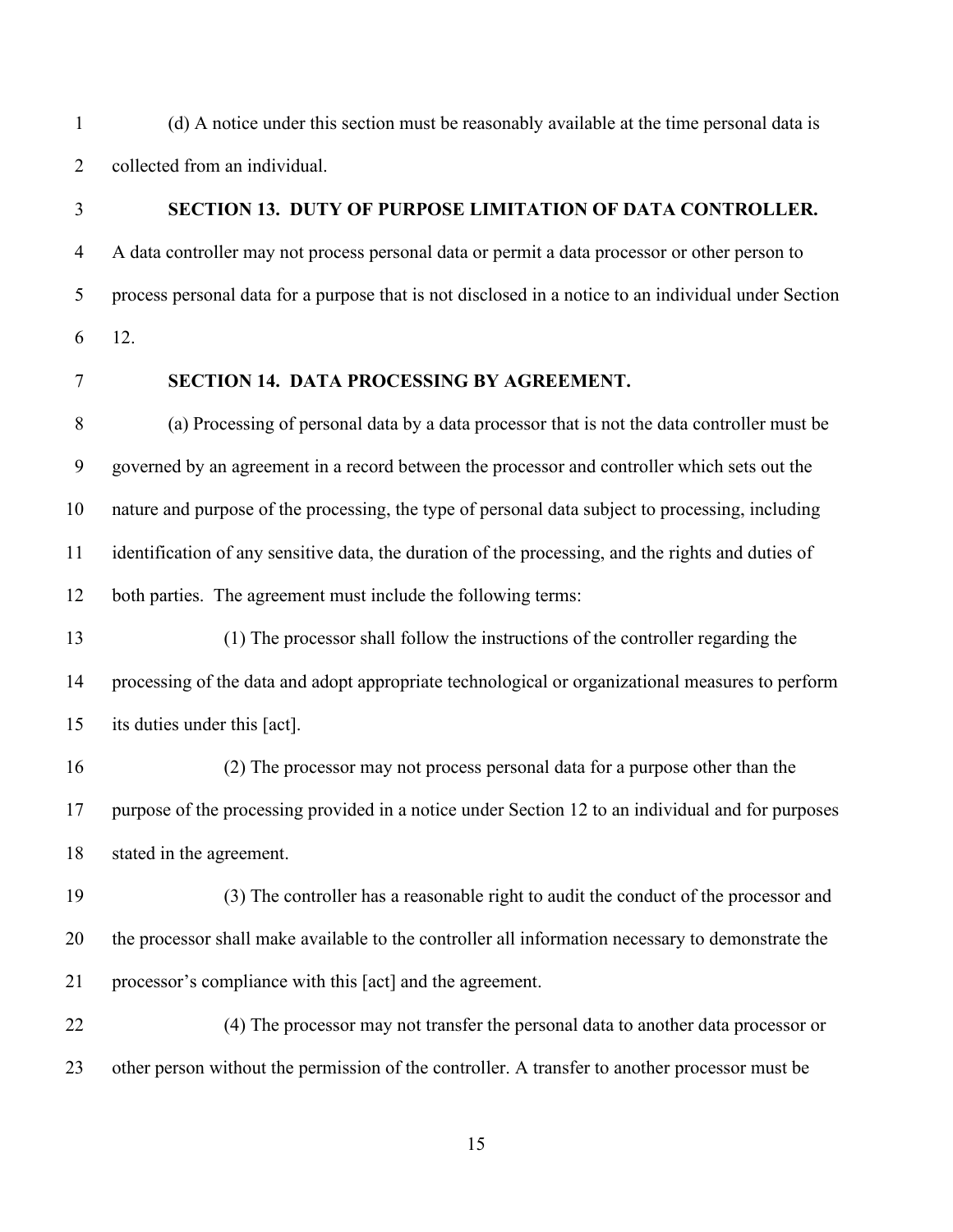governed by an agreement in a record that imposes the same duties on the recipient of the personal data that are imposed on the processor in the agreement between the controller and the processor, even if the recipient is not subject to this [act]. (b) A data controller may indemnify a data processor for liability of the processor under this [act]. (c) Processing personal data without an agreement that substantially complies with this section is subject to enforcement under Section 19. A data controller that authorizes the processing of information by another without an agreement reasonably consistent with this section is subject to a private cause of action under Section 20. *Need a legislative note for [unfair act and practice] in (c).* **Comment**

 The entity that collects data (data controller) is often different from the entity that processes that data (data processor). It is the data controller who normally has the direct relationship with the individual and makes commitments to the individual regarding the future use and processing the data. The concern remains however whether data processors will comply with the commitments made by the data controller. Similarly an individual is most likely to assert their rights of access, correction, or deletion against the controller and in most instances will not know the identity of any data processor using the data. 

20 The primary mechanism for enforcement of individual's rights must accordingly be<br>21 focused on the data controller. However, in order to insure processor compliance, this section focused on the data controller. However, in order to insure processor compliance, this section requires that all processing be accomplished pursuant to a written agreement that binds the processor to the obligations and commitments of the controller and requires the processor cooperate with the controller in satisfying legitimate consumer requests. 

 It has been argued by some in the industry that this simple view may be unworkable given the current methods and mechanisms of data use and processing. It may be difficult for processors to "find" a particular individual's data given the technological way data is stored. The committee will need to explore this issue further.

- 
- 

## <span id="page-22-0"></span>**SECTION 15. DATA PRIVACY OFFICER.**

(a) A data controller and data processor shall designate an individual employee or

contractor to serve as data privacy officer.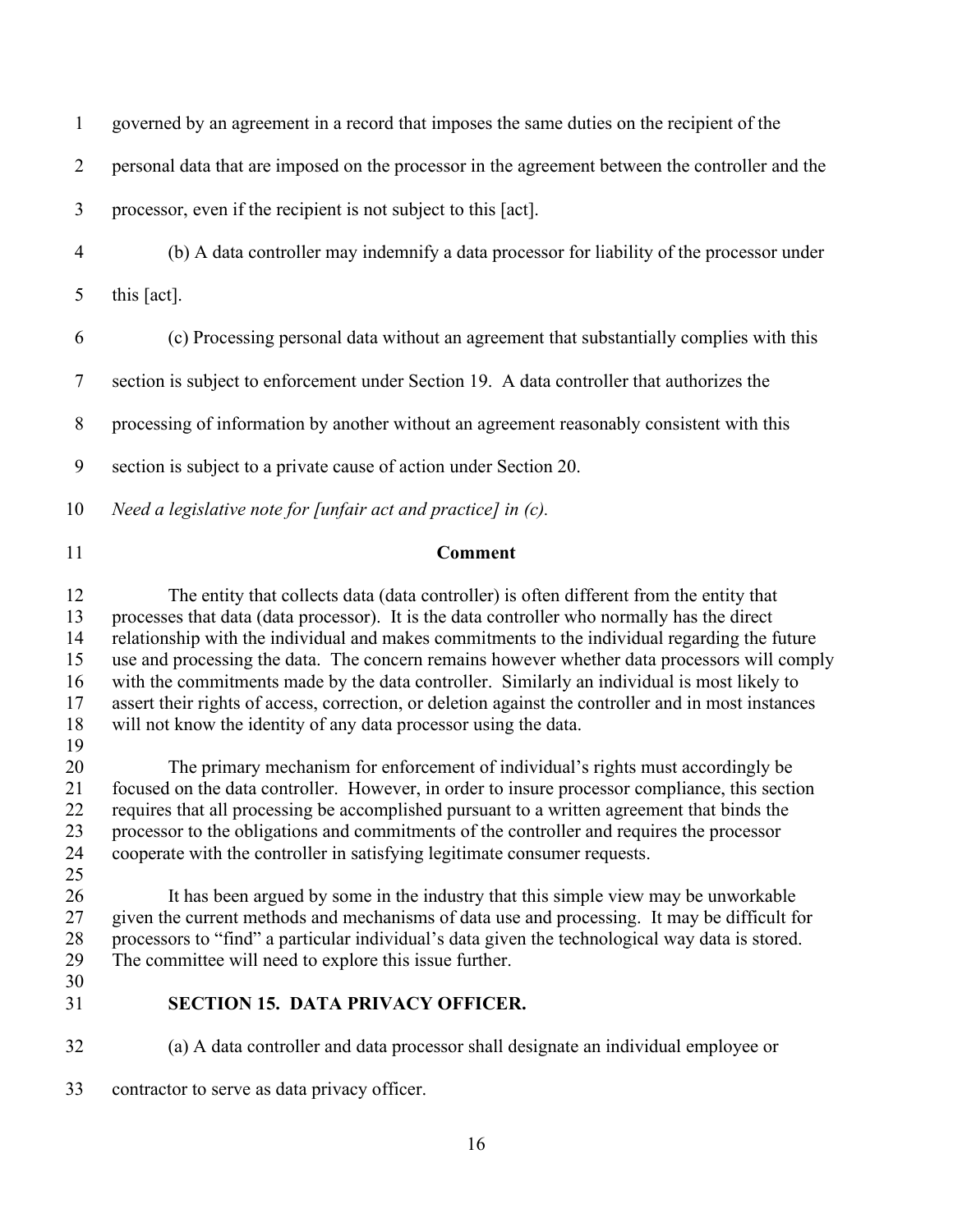(b) A data privacy officer must have qualifications appropriate for supervision of the duties under this [act] of data controllers and data processors. Appropriate qualifications depend on the scale, complexity, and risk of the processing of the controller or processor.

 (c) A data privacy officer is responsible for the data privacy assessment under Section 16 and shall sign the assessment personally.

 (d) If a data privacy officer designated under subsection (a) spends a reasonable amount of time fulfilling the responsibilities under this [act] of data controllers and data processors, the officer may perform other duties for the controller, processor, or other persons. If the officer is not an employee of the controller or processor, the controller or processor and the officer shall execute an agreement in a record which specifies the officer's duties. An individual may serve as an officer for more than one controller or processor.

(e) A data privacy officer may assign or delegate other persons to complete tasks under

the officer's supervision, but the officer shall retain authority over completion of the tasks.

#### **Comment**

 This section requires the designation of someone in entities that collect and use data to designate an individual as the data privacy officer. The function of the officer is to conduct the data privacy assessment required by section 16. The section is drafted to assure that for many entities this may be an assignment added to the responsibilities of another official or it may be a function that can be contracted out to a firm who specializes in privacy assessment.

#### <span id="page-23-0"></span>**SECTION 16. DATA PRIVACY ASSESSMENT.**

(a) A data controller or data processor shall prepare in a record a data privacy assessment

- of each processing undertaken by the controller or processor
- (b) A data controller or data processor shall complete a data privacy assessment about
- each processing not less than every two years. The controller or processor shall update the
- assessment when a change in processing may materially affect the risks, harms, or benefits of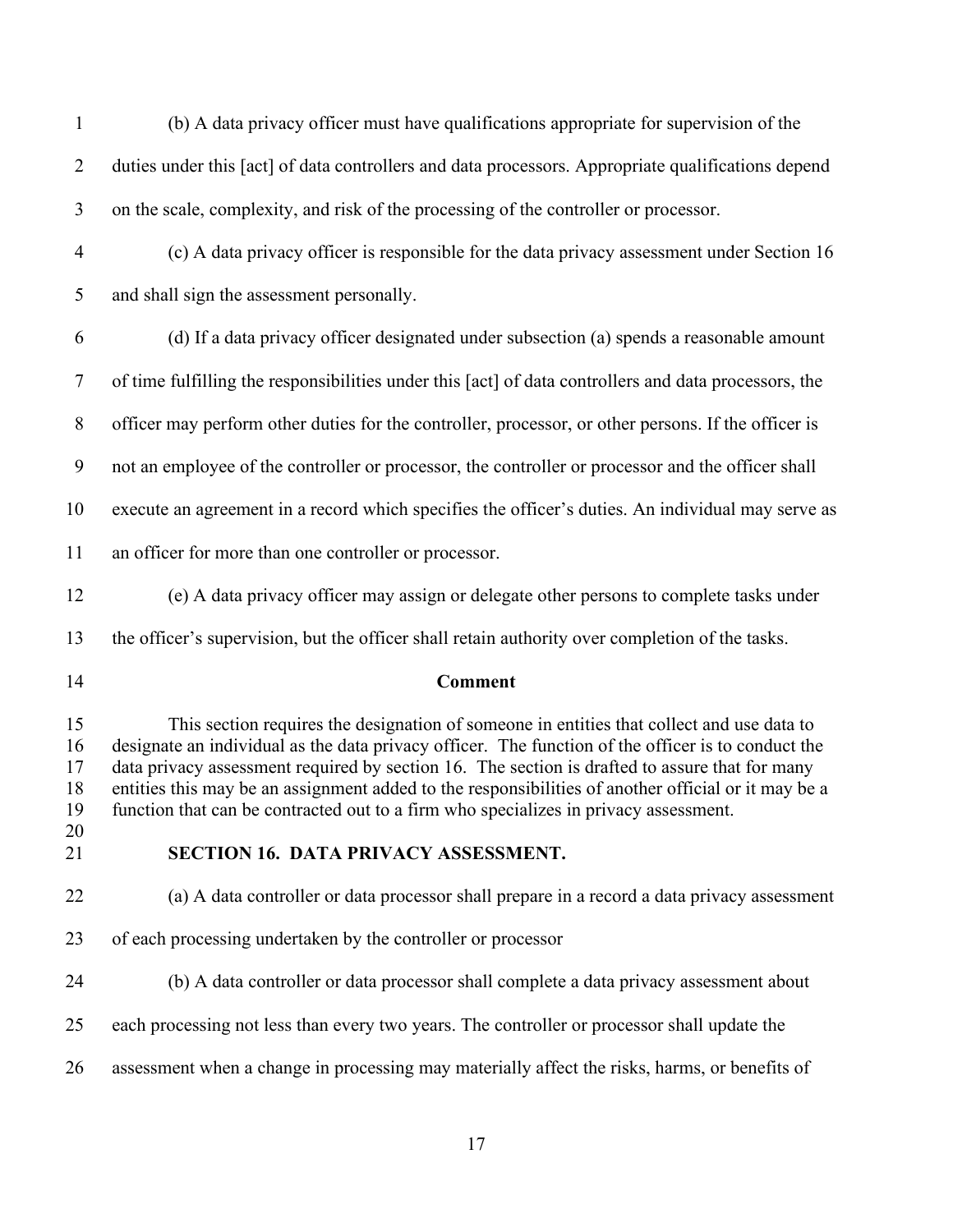| $\mathbf{1}$ | processing.                                                                          |
|--------------|--------------------------------------------------------------------------------------|
| 2            | (c) A data privacy assessment must evaluate the:                                     |
| 3            | (1) type of personal data being processed;                                           |
| 4            | (2) presence of sensitive data among the personal data being processed;              |
| 5            | (3) scale of the processing activity;                                                |
| 6            | (4) context in which personal data is collected and processed;                       |
| 7            | (5) seriousness of privacy risks and likelihood harm to individuals as a result of   |
| 8            | the processing;                                                                      |
| 9            | (6) direct or indirect benefits from the processing;                                 |
| 10           | (7) resources reasonably available to the controller or processor to address privacy |
| 11           | risks, taking into account revenue generated by the processing; and                  |
| 12           | (8) measures the controller or processor has undertaken to mitigate any privacy      |
| 13           | risks.                                                                               |
| 14           | (c) Privacy risks evaluated in a data privacy assessment must encompass risks of all |
| 15           | potential harms to an individual, including:                                         |
| 16           | (1) accidental disclosure or theft of personal data or other breach of security;     |
| 17           | (2) identity theft;                                                                  |
| 18           | (3) harassment;                                                                      |
| 19           | (4) unwanted profiling;                                                              |
| 20           | (5) stigmatization or reputational harm;                                             |
| 21           | (6) emotional harm, including anxiety, embarrassment, fear, and other                |
| 22           | demonstrable mental harm; and                                                        |
| 23           | (7) other foreseeable outcomes that would be highly offensive to a reasonable        |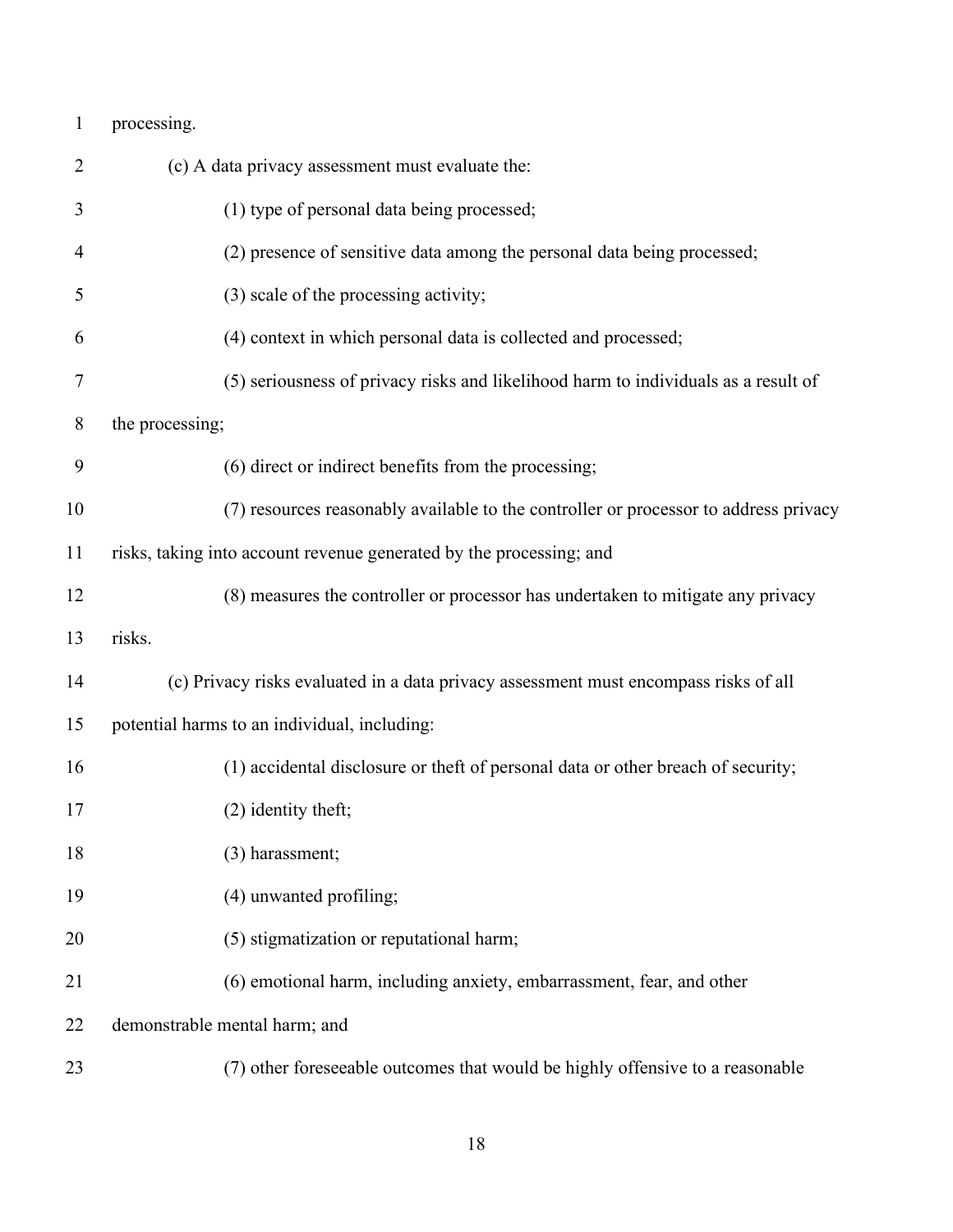person.

<span id="page-25-0"></span>

| $\overline{2}$                         | (d) A data processor may fulfill its duties under this section by adopting a data privacy                                                                                                                                                                                                                                                                                                                                                                                                                                                                                                                                |
|----------------------------------------|--------------------------------------------------------------------------------------------------------------------------------------------------------------------------------------------------------------------------------------------------------------------------------------------------------------------------------------------------------------------------------------------------------------------------------------------------------------------------------------------------------------------------------------------------------------------------------------------------------------------------|
| 3                                      | assessment completed by a data controller concerning the same personal data.                                                                                                                                                                                                                                                                                                                                                                                                                                                                                                                                             |
| $\overline{4}$                         | (e) A data controller and data processor shall retain a record of a data privacy assessment                                                                                                                                                                                                                                                                                                                                                                                                                                                                                                                              |
| 5                                      | for 10 years after completion. On request of the [Attorney General] in connection with [an                                                                                                                                                                                                                                                                                                                                                                                                                                                                                                                               |
| 6                                      | investigation], the controller or processor shall provide a record of each current and former data                                                                                                                                                                                                                                                                                                                                                                                                                                                                                                                       |
| $\tau$                                 | privacy assessment.                                                                                                                                                                                                                                                                                                                                                                                                                                                                                                                                                                                                      |
| $\, 8$                                 | (f) Whether or not a data controller or data processor provides a data privacy assessment                                                                                                                                                                                                                                                                                                                                                                                                                                                                                                                                |
| 9                                      | to the [Attorney General], an assessment is confidential business information [and is not subject                                                                                                                                                                                                                                                                                                                                                                                                                                                                                                                        |
| 10                                     | to a public records request or compulsory civil discovery in a court].                                                                                                                                                                                                                                                                                                                                                                                                                                                                                                                                                   |
| 11<br>12<br>13<br>14                   | <b>Legislative Note:</b> The state should include appropriate language in subsection (f) exempting<br>data privacy assessments from open records requests and compulsory civil discovery requests to<br>the maximum extent possible under state law.                                                                                                                                                                                                                                                                                                                                                                     |
| 15<br>16                               | Also need a legislative note for [an investigation] in subsection $(e)$ .                                                                                                                                                                                                                                                                                                                                                                                                                                                                                                                                                |
| 17                                     | <b>Comment</b>                                                                                                                                                                                                                                                                                                                                                                                                                                                                                                                                                                                                           |
| 18<br>19                               |                                                                                                                                                                                                                                                                                                                                                                                                                                                                                                                                                                                                                          |
| 20<br>21<br>22<br>23<br>24             | The primary obligation to consider and protect personal data is placed on the data<br>controller who is the entity that collects the data and directs the processing. The controller is<br>also normally the entity that deals directly with the individual. This section requires the data<br>controller to assess the privacy risks associated with each effort to process personal data. To<br>encourage an open assessment of the benefits and risks, the assessment should be protected from<br>disclosure. Otherwise the assessment will be done in a way to protect against the potential for<br>legal liability. |
| 25<br>26<br>27<br>28<br>29<br>30<br>31 | While the section appears to impose the obligation of assessment on both data controllers<br>and data processors, subjection (d) allows the processor to satisfy its obligation by obtaining the<br>assessment of the controller. This would encourage processors to assure that their clients comply<br>with this section and provide the processor the controller's assessment and means of mitigation<br>of risks.                                                                                                                                                                                                    |
| 32                                     | <b>SECTION 17. NONDISCRIMINATION.</b>                                                                                                                                                                                                                                                                                                                                                                                                                                                                                                                                                                                    |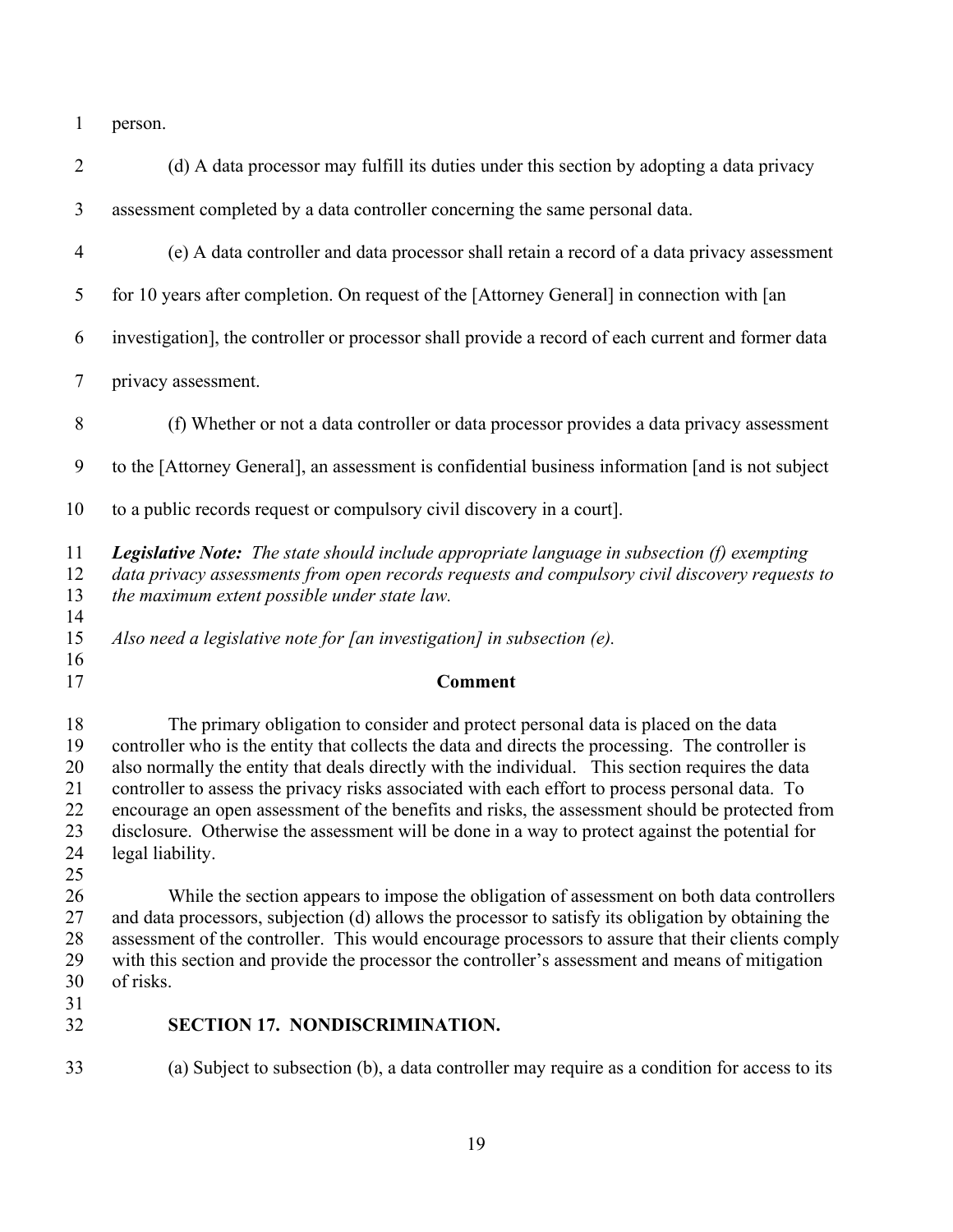goods or services that an individual permit processing of the consumer's personal data.

 (b) A data controller may not discriminate against an individual for exercising a right under Section 4 to access and copy the individual's personal data or correct an inaccuracy in personal data by denying a good or service, charging a different rate, or providing a different level of quality.

#### **Comment**

 Nondiscrimination provisions have been subject to considerable concern. To the extent an individual's interest in privacy is considered a "right", it would follow that the exercise of that right should not result in discrimination. However, there are businesses whose business plan is built on providing goods and services in exchange for access to personal data. As long as this is made clear to individuals, they should not be entitled to the goods or services without being willing to make the exchange. However, this should not implicate their right to access the data held about them or to correct inaccurate data. The section acknowledges here that the right to delete or withhold data cannot be subject to the nondiscrimination mandate.

### <span id="page-26-0"></span>**SECTION 18. WAIVER PROHIBITED.**

(a) Except as otherwise provided in subsection (b), an agreement that waives or limits a

- right or duty under this [act] is contrary to public policy and is unenforceable,
- (b) Subsection (a) does not apply to a provision under Section 14(b).

## <span id="page-26-1"></span>**SECTION 19. ENFORCEMENT BY [ATTORNEY GENERAL].**

- (a) An [act or practice] by a person to which this [act] applies is a violation of the [cite to
- 22 the state's consumer protection law] if the act or practice:
- (1) substantially fails to comply with this [act]; or
- (2) deprives an individual of a right under this [act].
- (b) The authority of the [Attorney General] to bring an action to enforce [cite to the
- state's consumer protection law] includes enforcement of this [act].
- (c) The [Attorney General] may adopt rules to implement this [act] under [cite to the
- 28 state's administrative procedure act].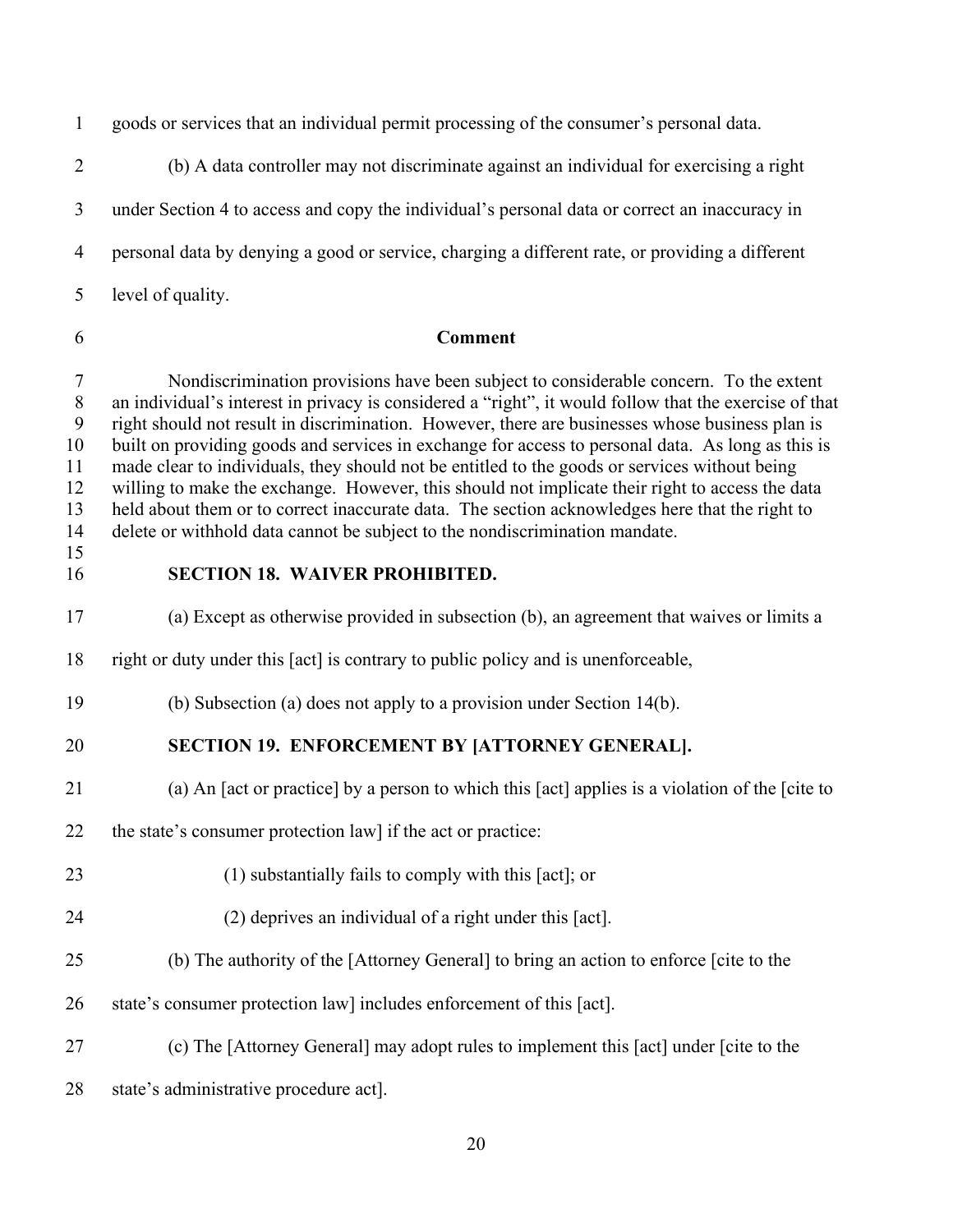| $\mathbf{1}$                                 | (d) In adopting rules and in bringing an enforcement action under this section the                                                                                                                                                                                                                                                                                                                                                                                                                                                                                                                                                                                                     |
|----------------------------------------------|----------------------------------------------------------------------------------------------------------------------------------------------------------------------------------------------------------------------------------------------------------------------------------------------------------------------------------------------------------------------------------------------------------------------------------------------------------------------------------------------------------------------------------------------------------------------------------------------------------------------------------------------------------------------------------------|
| $\overline{2}$                               | [Attorney General] shall consider the need to promote uniformity within an industry and among                                                                                                                                                                                                                                                                                                                                                                                                                                                                                                                                                                                          |
| 3                                            | the states by:                                                                                                                                                                                                                                                                                                                                                                                                                                                                                                                                                                                                                                                                         |
| $\overline{4}$                               | (1) examining and, when appropriate, adopting rules consistent with rules adopted                                                                                                                                                                                                                                                                                                                                                                                                                                                                                                                                                                                                      |
| 5                                            | in other states; and                                                                                                                                                                                                                                                                                                                                                                                                                                                                                                                                                                                                                                                                   |
| 6                                            | (2) giving deference to any voluntary consensus standards adopted by an industry                                                                                                                                                                                                                                                                                                                                                                                                                                                                                                                                                                                                       |
| $\tau$                                       | under a process that is fair, open, allows balanced participation by interested parties, including                                                                                                                                                                                                                                                                                                                                                                                                                                                                                                                                                                                     |
| 8                                            | representatives of individuals, and provides an independent appeal procedure.                                                                                                                                                                                                                                                                                                                                                                                                                                                                                                                                                                                                          |
| 9<br>10                                      | <b>Legislative Note:</b> In subsection (a), the state should cite to the state's consumer protection law<br>and should use the term for unfair practice that is used in that law.                                                                                                                                                                                                                                                                                                                                                                                                                                                                                                      |
| 11<br>12<br>13                               | Need another legislative note about the state's administrative procedure act.                                                                                                                                                                                                                                                                                                                                                                                                                                                                                                                                                                                                          |
| 14                                           | <b>Comment</b>                                                                                                                                                                                                                                                                                                                                                                                                                                                                                                                                                                                                                                                                         |
| 15<br>16<br>17<br>18<br>19<br>20             | The states vary in the powers and authority granted to the Attorney General, although<br>most states authorize the Attorney General to enforce their Consumer Protection Act. Under the<br>Consumer Protection Act, the Attorney General can often bring a civil action to enforce the act<br>and can seek civil penalties and injunctive relief. Such authority should be extended to enforce<br>the provisions of this Act.                                                                                                                                                                                                                                                          |
| 21<br>22<br>23<br>24<br>25                   | States also vary on the extent to which the Attorney General adopts rules and regulations<br>to interpret and enforce statutory provisions. Unless prohibited by other law, the Attorney<br>General should be specifically directed to adopt rules and regulations pursuant to this act and in<br>accordance with the state Administrative Procedure Act.                                                                                                                                                                                                                                                                                                                              |
| 26<br>27<br>28<br>29                         | Subsection (d) attempts to encourage uniformity among the states by requiring the<br>Attorney General to consider actions in other states. Adoption of this Act with this provision<br>would lead naturally to the development, by state attorney general's or other groups of a set of<br>model rules and regulations for implementing the Act.                                                                                                                                                                                                                                                                                                                                       |
| 30<br>31<br>32<br>33<br>34<br>35<br>36<br>37 | The act also seeks to encourage the adoption and implementation of voluntary consensus<br>standards by industries as long as they are adopted in an open, fair, and balanced process. The<br>criteria are modeled on the Office of Management and Budget Circular a-119 which governs<br>federal administrative agencies. This section represents a tentative move in the direction of<br>voluntary consensus standards. The alternative draft has a more elaborate implementation of<br>such a process which will be considered by the Committee. The focus must be to assure that<br>consumer representatives have a strong voice in development of standards and to protect against |
|                                              |                                                                                                                                                                                                                                                                                                                                                                                                                                                                                                                                                                                                                                                                                        |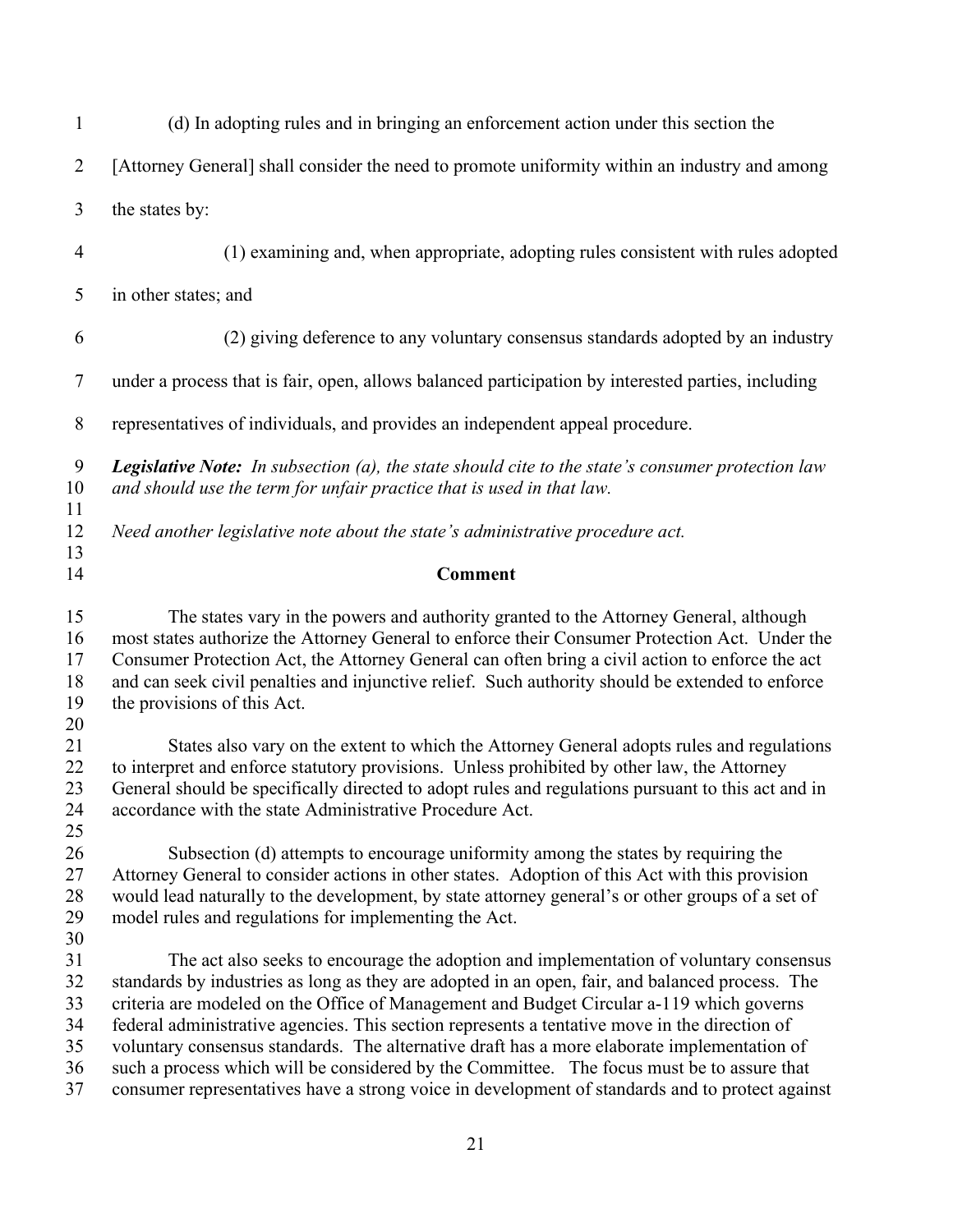the standard setting process being used to unfairly advantage some firms and disadvantage others.

#### <span id="page-28-0"></span>**SECTION 20. PRIVATE CAUSE OF ACTION.**

 (a) A person may bring a private action for damages against a controller or processor that processes the person's data in violation of this [act] and in a manner that would reasonably foreseeably cause, or is likely to cause, any of the following: (1) financial, physical, or reputational injury to a person; (2) physical or other intrusions upon the solitude or seclusion of a person or a person's private affairs or concerns, where such intrusion would be highly offensive to a reasonable person;

(3) increased risk of subjecting a person to discrimination in violation of any state or

federal anti-discrimination law applicable to the covered entity; or

(4) other substantial injury to a person.

 (b) At least thirty days prior to the filing an action under this section, a written demand for relief, identifying the claimant and reasonably describing the violation of the act relied upon and the injury suffered, shall be mailed or delivered to the covered entity. Any covered entity receiving such a demand for relief that, within thirty days of the mailing or delivery of the demand for relief, makes a written tender of settlement which is rejected by the claimant may, in any subsequent action, file the written tender and an affidavit concerning its rejection.

 (c) If the court in any subsequent action finds for the claimant and also finds that the relief tendered by the covered entity was reasonable in relation to the injury claimed by the 22 claimant, the claimant's relief shall be limited to the amount tendered. In all other cases, if the court finds for the claimant, recovery shall be in the amount of actual damages.

 (d) If the court finds the violation of this [act] was a willful or knowing violation or that the refusal to grant relief upon demand was made in bad faith with knowledge or reason to know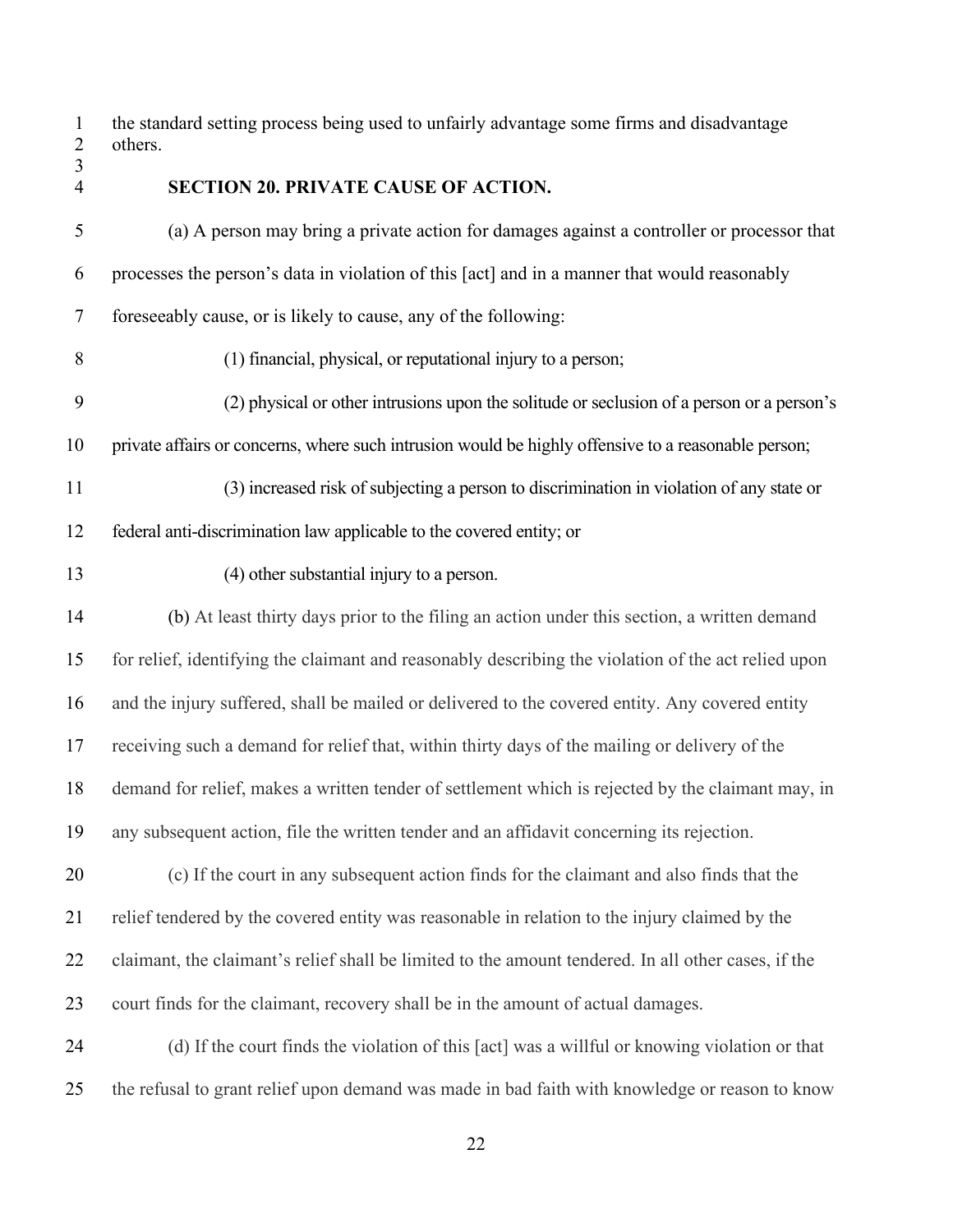that the act or practice complained of violated this [act], the court may award up to three times

the actual damages.

(e) In addition, the court shall award such other equitable relief, including an injunction,

as it deems to be necessary and proper.

## **Comment**

 This section provides a limited private cause of action to persons injured by violations of the Act that can be shown to have caused identifiable harm. Whether or not to authorize a private cause of action for violations of data privacy legislation has been a matter of considerable controversy. The substantive provisions of any data privacy act must be broad in order to encompass the wide variety of data uses and industries to which it applies. Such provisions make it difficult for data controller or processors to assure in advance that they have met all technical requirements and provides plaintiffs and their lawyers considerable leverage to force large settlements. Many proposals enhance this leverage by providing statutory damages in lieu of proven damages because of the difficulty of monetizing privacy violations. On the other hand, leaving enforcement solely to a public agency, particularly a State Attorney General's office, is subject to the resource allocation and priorities of each office.

 Sections 20 and 21 attempt to respond to both concerns. Section 20 requires the plaintiff not only prove a violation of the Act but also that the defendant acted negligently in the face of the likelihood the violation would cause harm. The plaintiff is limited to recovery of those actual damages the plaintiff can prove. Moreover, the plaintiff must thirty days prior to filing an action make a demand of settlement on the defendant. The defendant has an opportunity to make a reasonable response which may include correction of the violation or a monetary settlement or both. If in the subsequent action a court finds the settlement offer reasonable, the plaintiff's relief is limited to that relief.

 $\frac{26}{27}$ It is only upon proof in addition that the violation was willful or knowing violation or the settlement offer was made in bad faith that the plaintiff may recover three times the damage award. Even here, the plaintiff's award is tied to actual damages.

 The alternative draft provides an even more narrow authorization for private relief and more elaborate pre-trial procedures to permit firms to correct violations.

 *Informal meeting comments*: Suggestions were offered during the informal meeting which will be considered by the Committee as it continues to deliberate. These suggestions include: (a) consider authorizing a private action on behalf of competitors of the offending firm, (b) authorize interim relief that might end the controversy, including cease and desist orders related to the violation, and (c) consider attorneys fees and costs and how they might be appropriately allocated.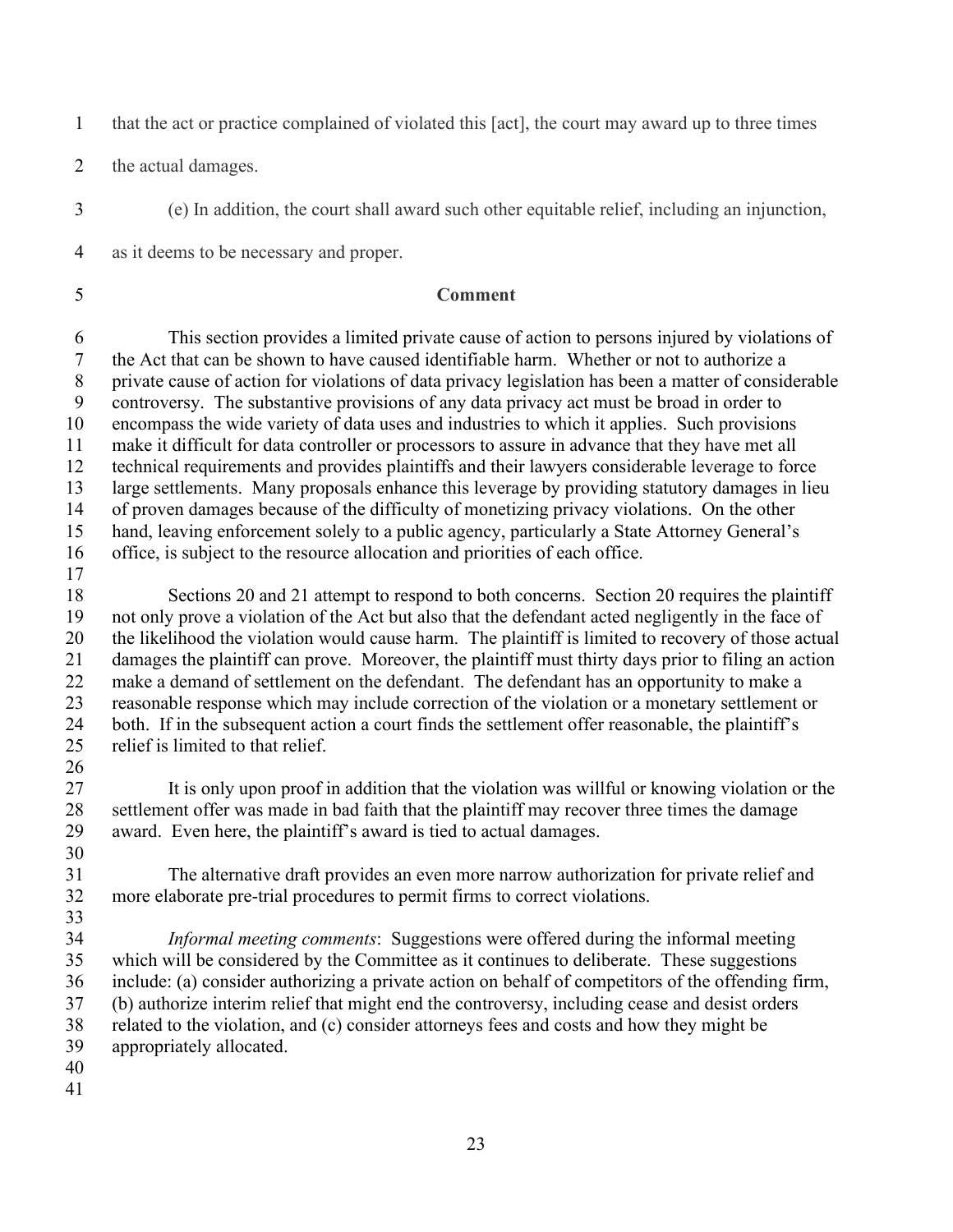<span id="page-30-0"></span>

## **SECTION 21. PRIVATE CAUSE OF ACTION: WILFUL AND REPEATED**

## **VIOLATIONS.**

<span id="page-30-2"></span><span id="page-30-1"></span>

| $\overline{3}$                                                             | (a) A person may bring a private action for damages against a controller or processor that                                                                                                                                                                                                                                                                                                                                                                                                                                                                                                                                                                                                                                                                                                                                                                                                                                                                 |
|----------------------------------------------------------------------------|------------------------------------------------------------------------------------------------------------------------------------------------------------------------------------------------------------------------------------------------------------------------------------------------------------------------------------------------------------------------------------------------------------------------------------------------------------------------------------------------------------------------------------------------------------------------------------------------------------------------------------------------------------------------------------------------------------------------------------------------------------------------------------------------------------------------------------------------------------------------------------------------------------------------------------------------------------|
| $\overline{4}$                                                             | processes the person's personal data as part of a course of conduct that constitutes a willful and                                                                                                                                                                                                                                                                                                                                                                                                                                                                                                                                                                                                                                                                                                                                                                                                                                                         |
| 5                                                                          | repeated violation of this Act, likely to cause the person physical, emotional, or economic harm.                                                                                                                                                                                                                                                                                                                                                                                                                                                                                                                                                                                                                                                                                                                                                                                                                                                          |
| 6                                                                          | (b) For purposes of this section, "willful and repeated" means the knowing performance                                                                                                                                                                                                                                                                                                                                                                                                                                                                                                                                                                                                                                                                                                                                                                                                                                                                     |
| $\tau$                                                                     | of multiple violations over a substantial period of time. A single violation is not performed                                                                                                                                                                                                                                                                                                                                                                                                                                                                                                                                                                                                                                                                                                                                                                                                                                                              |
| $8\,$                                                                      | "repeatedly" merely because it may involve the data of multiple persons.                                                                                                                                                                                                                                                                                                                                                                                                                                                                                                                                                                                                                                                                                                                                                                                                                                                                                   |
| 9                                                                          | (c) Damages available to a person under this section are limited to actual damage or                                                                                                                                                                                                                                                                                                                                                                                                                                                                                                                                                                                                                                                                                                                                                                                                                                                                       |
| 10                                                                         | [\$100], whichever is greater.                                                                                                                                                                                                                                                                                                                                                                                                                                                                                                                                                                                                                                                                                                                                                                                                                                                                                                                             |
| 11                                                                         | <b>Comment</b>                                                                                                                                                                                                                                                                                                                                                                                                                                                                                                                                                                                                                                                                                                                                                                                                                                                                                                                                             |
| 12<br>13<br>14<br>15<br>16<br>17<br>18<br>19<br>20<br>21<br>22<br>23<br>24 | Section 21 provides a private cause of action for willful and repeated violation that are a<br>likely to cause harm. In this circumstance statutory damages are provided if actual damages<br>cannot be shown. The section makes clear that a "repeated" violation does not include one<br>violation that affects multiple parties. Rather it requires multiple violations over a period of<br>time. The attempt of this section is to limit the private cause of action, and the statutory damage<br>provision, to the data broker who purposefully violates the act and uses personal data to cause<br>injury to data subjects.<br><i>Informal meeting comments</i> : In subsection (b) it was suggested to change "may" to<br>"might". It was also pointed out that we do not address multiple disclosures about the same<br>person and whether that would fit the "repeated" definition.<br>SECTION 22. UNIFORMITY OF APPLICATION AND CONSTRUCTION. In |
| 25                                                                         | applying and construing this uniform act, consideration must be given to the need to promote                                                                                                                                                                                                                                                                                                                                                                                                                                                                                                                                                                                                                                                                                                                                                                                                                                                               |
| 26                                                                         | uniformity of the law with respect to its subject matter among states that enact it.                                                                                                                                                                                                                                                                                                                                                                                                                                                                                                                                                                                                                                                                                                                                                                                                                                                                       |
| 27                                                                         | SECTION 23. RELATION TO ELECTRONIC SIGNATURES IN GLOBAL AND                                                                                                                                                                                                                                                                                                                                                                                                                                                                                                                                                                                                                                                                                                                                                                                                                                                                                                |
| 28                                                                         | <b>NATIONAL COMMERCE ACT.</b> This [act] modifies, limits, and supersedes the federal                                                                                                                                                                                                                                                                                                                                                                                                                                                                                                                                                                                                                                                                                                                                                                                                                                                                      |
| 29                                                                         | Electronic Signatures in Global and National Commerce Act, 15 U.S.C. Section 7001, et seq.,                                                                                                                                                                                                                                                                                                                                                                                                                                                                                                                                                                                                                                                                                                                                                                                                                                                                |